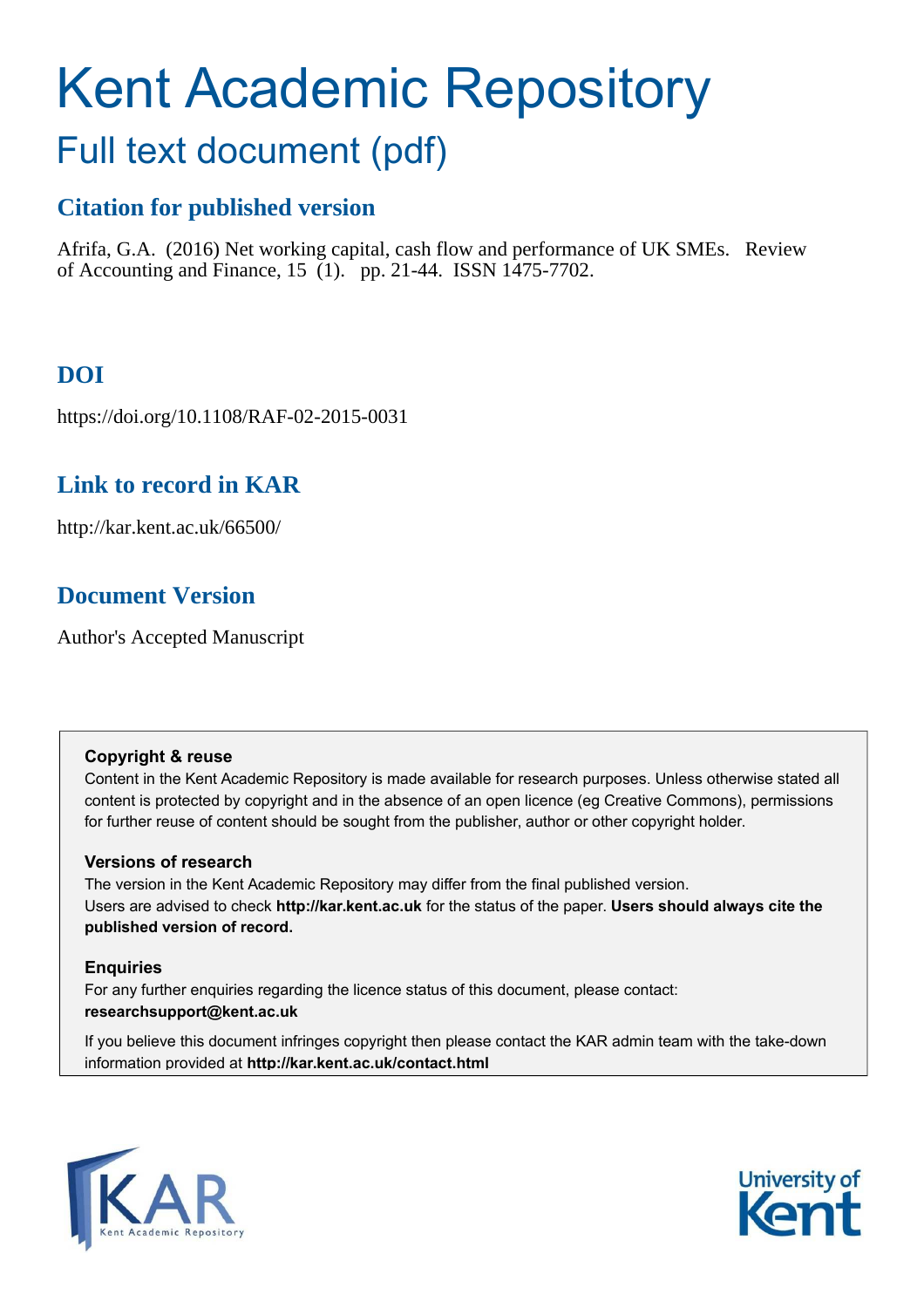#### **Net Working Capital, Cash Flow and Performance of UK SMEs**

**Godfred Adjapong Afrifa<sup>1</sup>**

Canterbury Christ Church Business School Canterbury Christ Church University North Holmes Road Canterbury, UK

Note to readers: Accepted for publication in the Review of Accounting and Finance (Volume 15,

Issue 1, pp. 21 – 44, 2016).

<u>.</u>

<sup>&</sup>lt;sup>1</sup> Corresponding author. Address for correspondence: Canterbury Christ Church Busienss School, Canterbury Christ Church University*,* North Holmes Road, Canterbury, CT1 1QU*, UK.* Email: [godfred.afrifa@canterbury.ac.uk;](mailto:godfred.afrifa@canterbury.ac.uk) Tel: +44 (0) 1227863600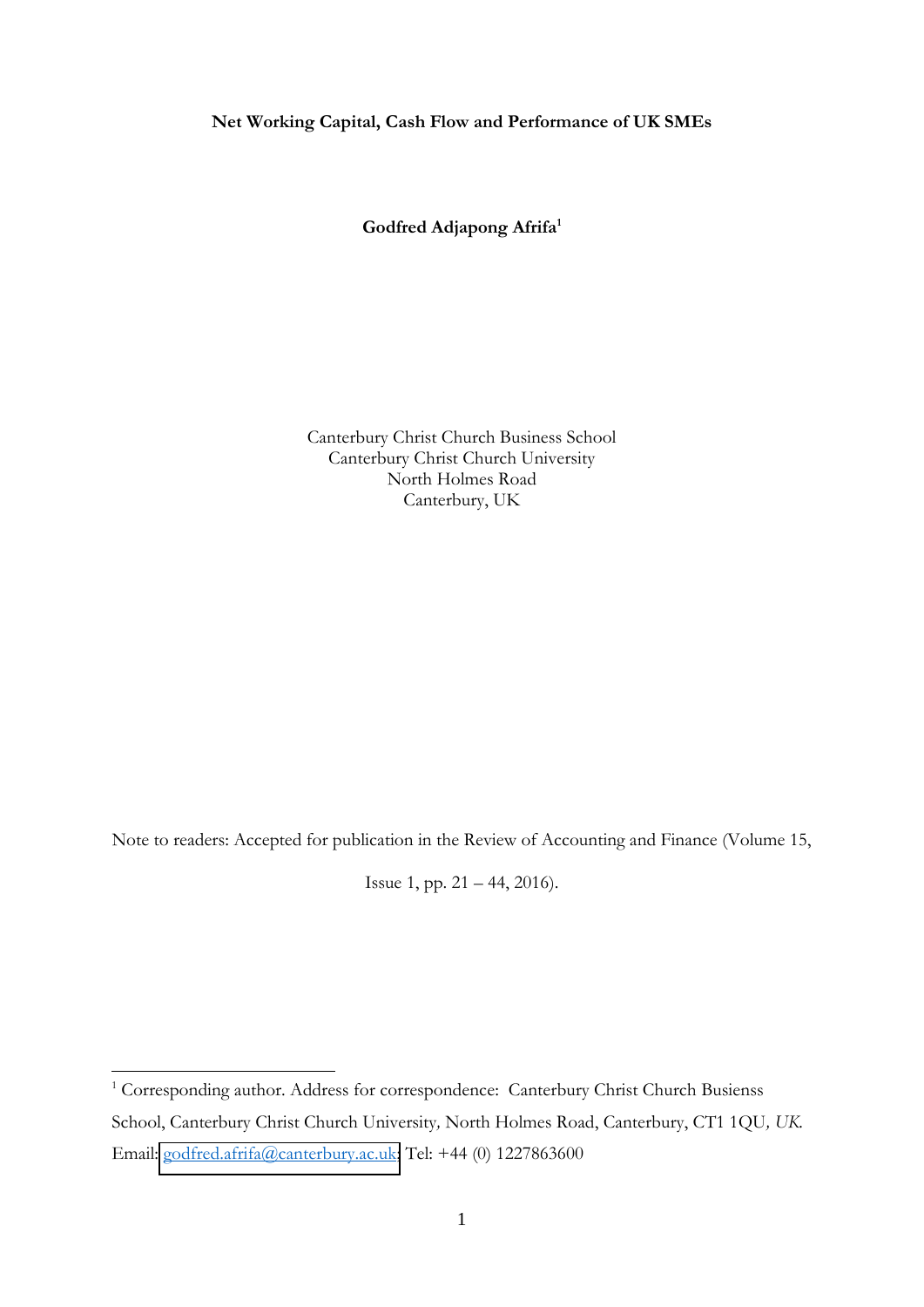#### **Net Working Capital, Cash Flow and Performance of UK SMEs**

#### **Abstract**

**Purpose –** This paper examines the influence of cash flow on the relationship between net working capital and firm performance.

**Design/methodology/approach –** The paper employs unbalanced panel data regression analysis on a sample of 6,926 non-financial small and medium enterprises in the United Kingdom for the period from 2004 to 2013.

**Findings –** The results indicate a strong concave relationship between net working capital and performance in the absence of cash flow; however, the relationship becomes convex after taking cash flow into consideration. The results further show that firms with cash flow below the sample median exhibit lower investment in working capital but firms with cash flow above the sample median have higher investment in working capital. The results suggest that managers should consider their firms cash flow when determining the appropriate investment to be made in working capital, so as to improve performance.

**Practical implications –** Overall, the results suggest that whilst firms with limited cash flow should strive to reduce investment in working capital, firms with available cash flow should increase investment in working capital in order to improve performance.

**Originality/value** –This current study incorporates the relevance of cash flow in assessing the association between WCM and firm performance.

**Key words:** Net working capital, performance, SMEs, cash Flow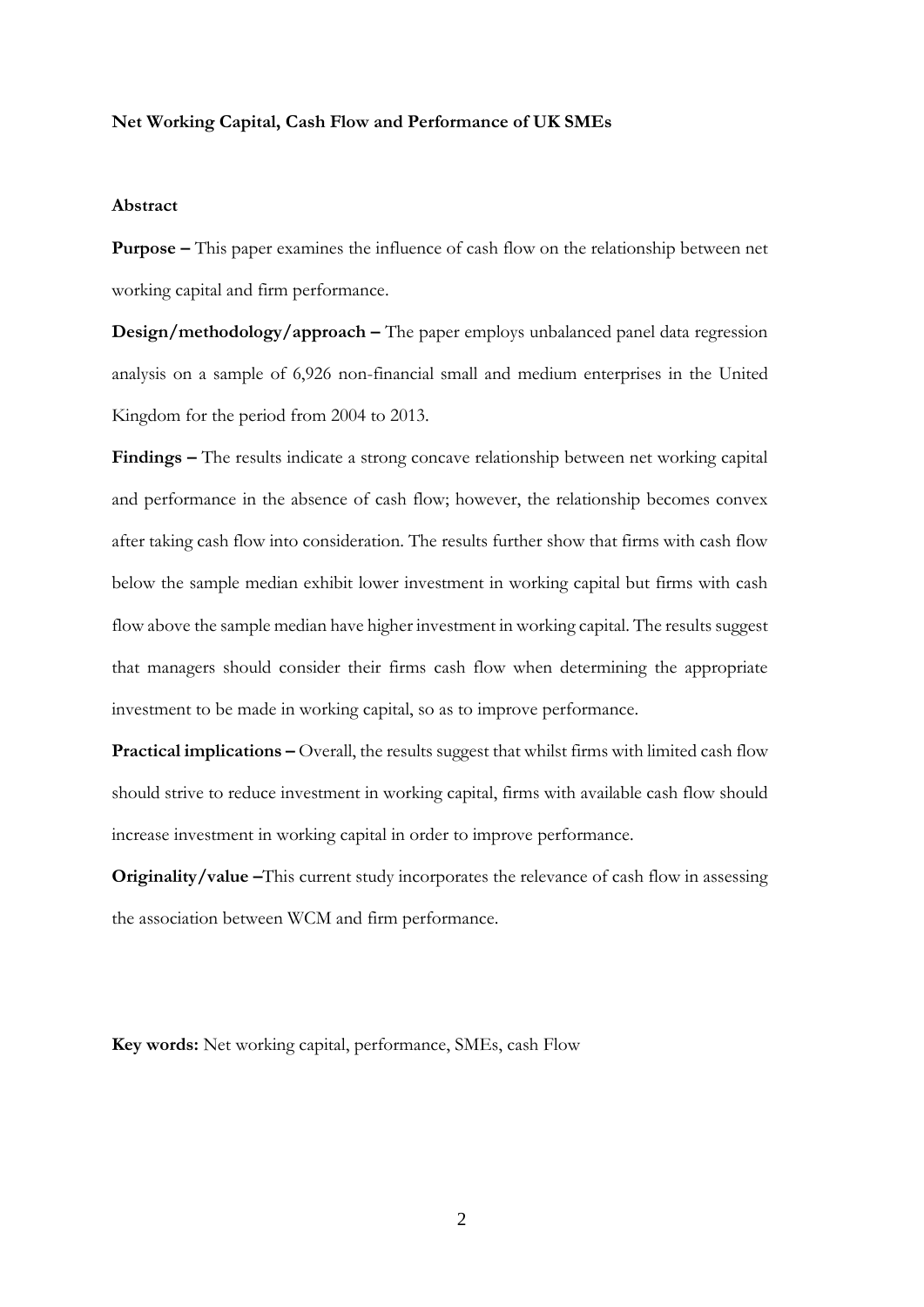#### **1 Introduction**

Most of the documented empirical evidence of net working capital (NWC) focuses on the relevance of working capital management (WCM) to firm performance (Deloof, 2003; Faulkender and Wang, 2006; Fazzari and Petersen, 1993). However, the effect of cash flow on the relationship between WCM and firm performance is scant. This paper examines the cash flow implications of the effect of NWC on performance of Small and Medium Enterprises (SMEs) in the United Kingdom (UK). WCM is important to firms because it involves a trade-off between risk and performance (Deloof, 2003; Smith, 1980). Nasr and Afza (2009) contend that firms can minimise risk and increase performance by understanding the importance of working capital.

Research indicates that WCM is more important to SMEs than to larger firms (Baños-Caballero et al., 2010; Peel and Wilson, 1996). This is because SMEs lack access to external finance (Fazzari and Petersen, 1993; Petersen and Rajan, 1997; Whited, 1992) and rely heavily on WCM as a vital source of finance (Padachi, 2006). Also, comparatively SMEs have more current assets and liabilities as a percentage of total assets and total liabilities than larger firms (Padachi, 2006) and therefore the need for proper management. For example, Vanhorne and Wachowicz (2001) estimate that for a typical manufacturing SME, current assets account for over half of its total assets. Further, a study by Garcia-Teruel and Martinez-Solano (2007) found that current assets of Spanish SMEs represent 69% of their total assets, while their current liabilities represent more than 52% of their total liabilities. The high proportion of both current assets and current liabilities in relation to total assets and total liabilities respectively means that managers should devote a considerable proportion of their time to working capital matters (VanHorne and Wachowiez, 2001)**.** 

Following Hill et al. (2010) and Aktas et al. (2014), NWC is defined as:

$$
NWC = \left(\frac{accounts \text{ } receiveable}{sales}\right) + \left(\frac{inventories}{sales}\right) - \left(\frac{accounts \text{ } payable}{sales}\right)
$$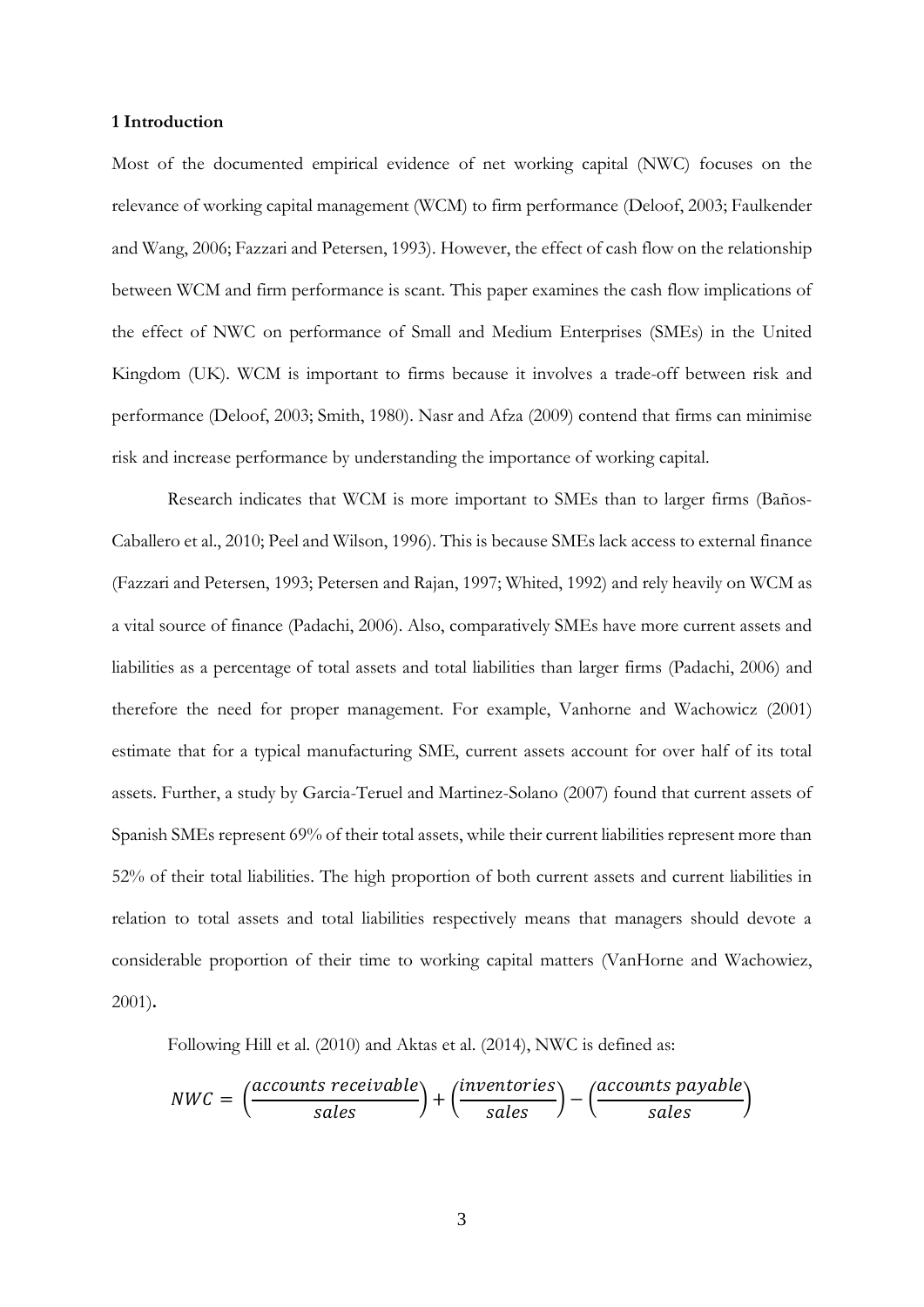Less NWC means a lower investment in working capital while a higher NWC denotes a higher investment in working capital. Higher NWC may help improve the performance of firms because it can stimulate sales (Baños-Caballero et al., 2010), prevent production interruptions (Blinder and Maccini, 1991), strengthen a firm's long term relationship with their customers (Ng et al., 1999) and influence the acquisition of merchandise at times of low demand (Emery, 1987). However, Soenen (1993) suggests that higher investment in working capital might be a fundamental cause of bankruptcy of firms. This is because investment in working capital represents the amount of money locked up, which could have been invested in profitable opportunities. A higher NWC means that a firm should find alternative ways of financing the investment in working capital (Kieschnick et al., 2011). However, there are costs involved with raising finance and as argued by Myers and Majluf (1984), external finance is more expensive than internal finance. The expensive nature of external finance stems from the problem of asymmetric information between investors and management (Baños-Caballero et al., 2014). The problem of asymmetric information is more acute in SMEs (Belghitar and Khan, 2013) because of the high cost of monitoring, less information made publicly and less analyst following (Mantecon, 2008). This suggests that the availability of cash flow in SMEs will help improve WCM performance because of the low cost associated with it.

Some research shows that minimising the investment in working capital will result in higher performance because of lack of finance in general and the expensive nature of external finance in particular (Baños-Caballero et al., 2014). Following this line of thinking, Autukaite and Molay (2011), state that firms can reduce their dependence on outside financing, lower their financing cost and enjoy financial flexibility through effective management of working capital. They also argue that effective WCM leads to a reduction in riskiness of a firm, which attracts cheaper financing from both shareholders and lenders. Ganessan (2007) asserts that reducing the investment in working capital leads to less need for financing and less cost of capital, which increases the cash available to shareholders. However, other evidence also shows that the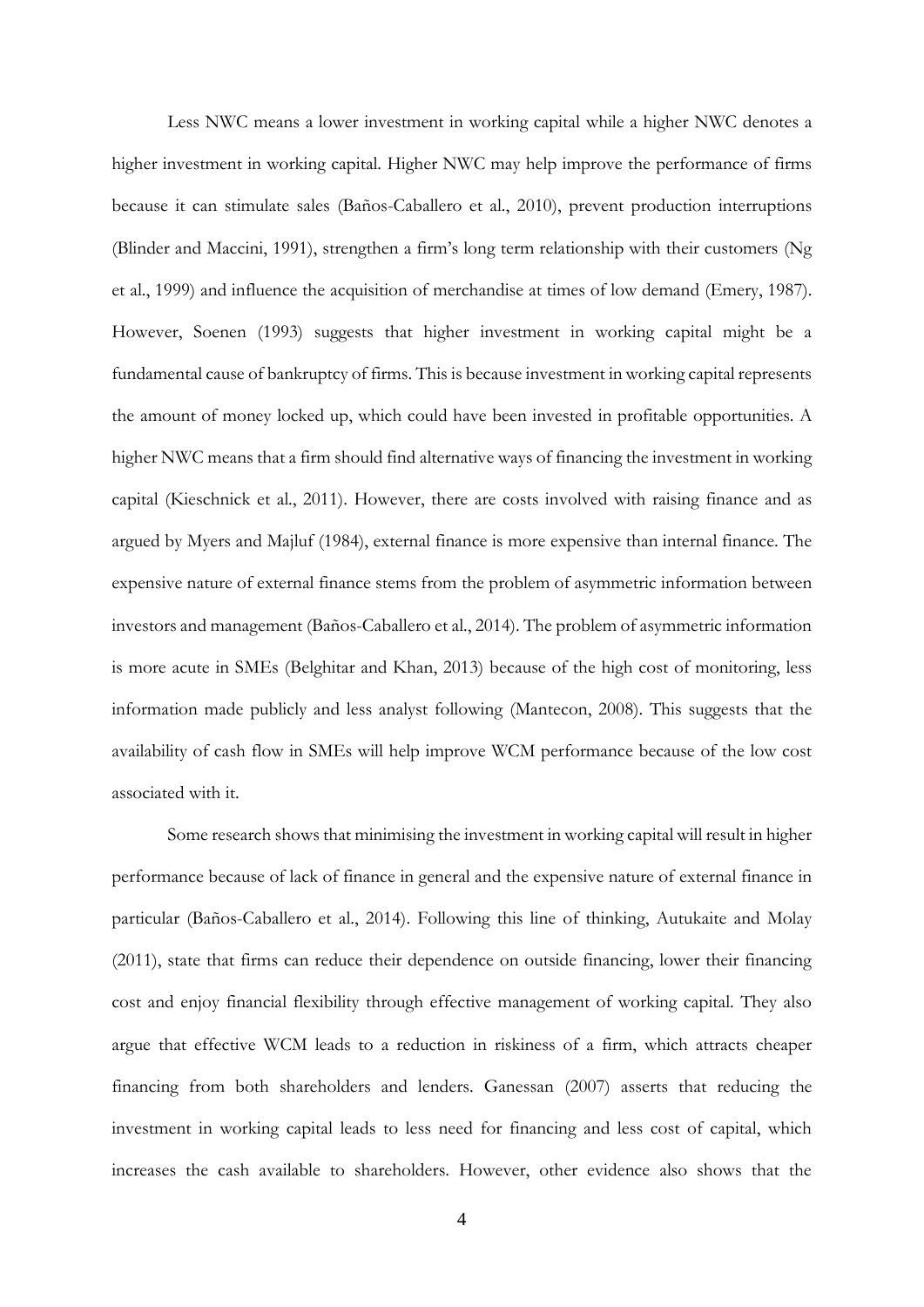availability of cash flow will increase the investment in working capital (Chiou et al., 2006; Hill et al., 2010). For example, Fazzari and Petersen (1993) argue that investment in working capital is sensitive to cash flow. Their findings show that firms that have larger capacity to generate internal finance have higher current asset levels. Chiou et al. (2006) also provide evidence from Taiwan to point to the influence of cash flow on investment in working capital and suggest that firms with greater cash flow have higher investment in working capital. Hill et al. (2010) show that firms with available internal cash flow capacity and capital market access invest more in working capital. By contrasting the two spectrums of researches, it can be suggested that the level of investment in working capital depends on the cash flow availability of firms (Fazzari et al., 1988). As argued by Banos-Caballero et al. (2014), a positive working capital level needs financing, and therefore cash flow availability plays an important role in the relationship between WCM and firm performance.

These positive and negative influences of NWC on performance suggest that investment in working capital involve a trade-off (Baños-Caballero et al., 2012; Deloof, 2003). Therefore, to test the effect of cash flow on the relationship between NWC and performance, I estimate a nonlinear regression similar to that of Banos-Caballero et al. (2012) and Banos-Caballero et al. (2014). In this regard, it can be argued that whilst firms with limited cash flow should strive to achieve a reduction in working capital investment so as to avoid the need for expensive external finance; on the contrary, firms with available internal cash flow should increase investment in working capital in order to improve performance. Banos-Caballero et al. (2014) conclude in their research that managers should avoid negative effects on firm performance because of additional financing expenses. Internal cash flow can be used to finance investments in working capital without the need to raise costly external finance (Autukaite and Molay, 2011). Banos-Caballero et al. (2014) examined the functional form of the relation between investment in working capital and corporate performance by taken into account financial constraint and found a convex relationship between investment in working capital and firm performance.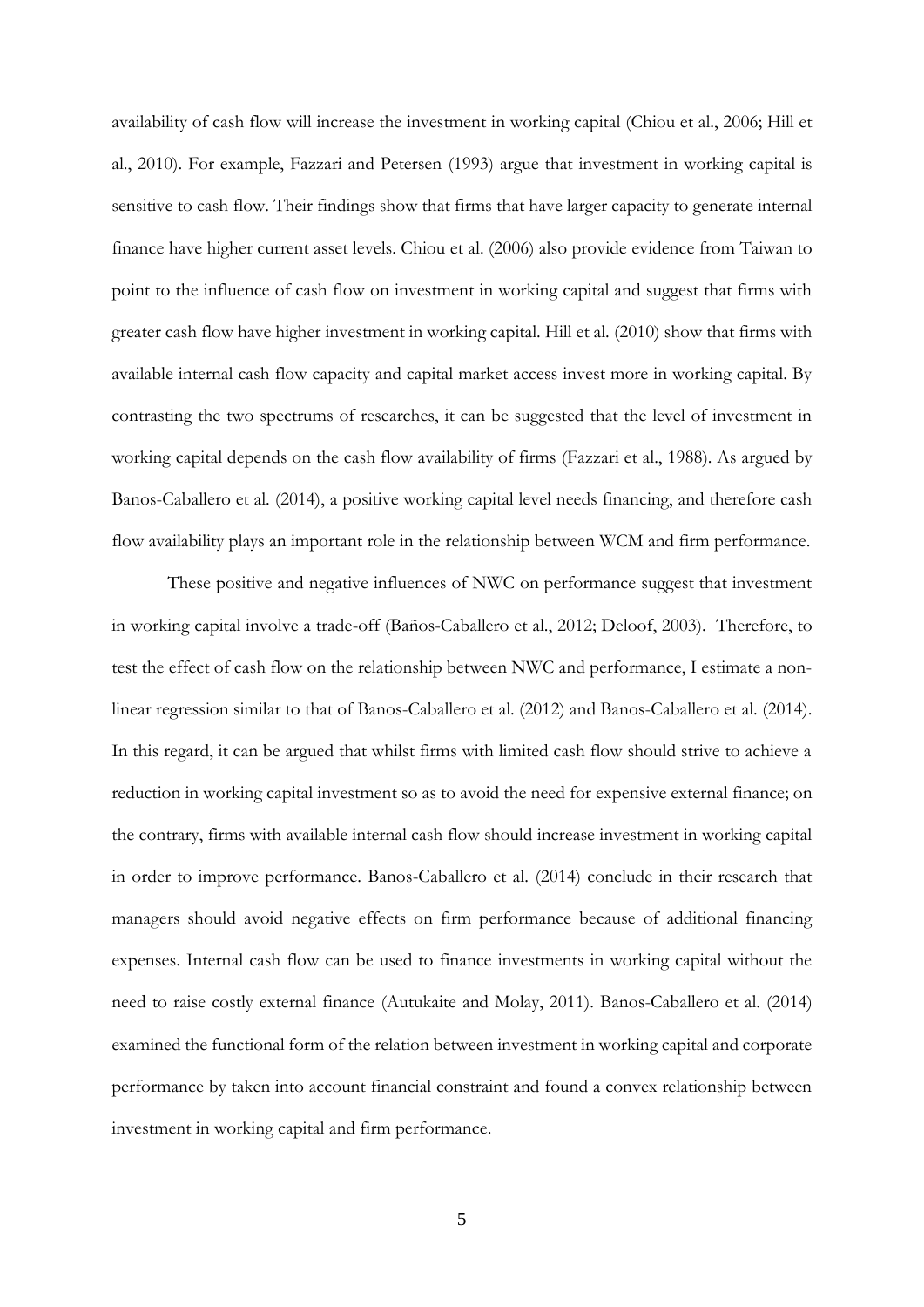This study seeks to make a number of new contributions to the extant WCM literature on SMEs. First, the study makes a contribution by reporting the results of the effect of NWC on performance of SMEs. The available literature on the effect of WCM on firm performance almost exclusively focuses on larger firms (Baños-Caballero et al., 2014; Deloof, 2003; Hill et al., 2010; Wang, 2002), with limited empirical information on SMEs. An examination of the existing literature reveals few studies that have exclusively looked into the relationship between WCM and SMEs performance including: Garcia-Teruel and Martinez-Solano (2007), in Spain, Afeef (2011) in Pakistan, Stephen and Elvis (2011) in Kenya and Tauringana and Afrifa (2013) in the UK. This paper differs from the above mentioned studies because none of them considers the possible influence of cash flow on the relationship between WCM and firm performance.

Second, the paper investigates the impact of cash flow on the relationship between NWC and firm performance. Despite the extant research on the relationship between WCM and firm performance, only Banos-Caballero et al. (2014) have considered the possible impact that cash flow may have on this relationship. Banos-Caballero et al. (2014) investigated the financial constraints and WCM-firm performance relation by using different proxies to measure financial constraint. They reported a concave relationship between WCM and firm performance but a convex association after introducing financial conditions. The availability of cash flow may influence the association between NWC and performance because a firm with available cash flow can offer more generous credit terms to its customers (Danielson and Scott, 2000). Also, a firm with available cash flow may refuse credit period extended to it by suppliers (Baños-Caballero et al., 2014). Several researchers have suggested the lack of cash flow as a plausible explanation for the negative association between investment in working capital and firm performance (Baños-Caballero et al., 2014; García-Teruel and Martínez-Solano, 2007; Padachi, 2006; Padachi et al., 2011).

Third, the regression models were estimated by using panel data methodology. Panel data allows for the control of individual heterogeneity (Hsiao, 2003). This can be possible by the use of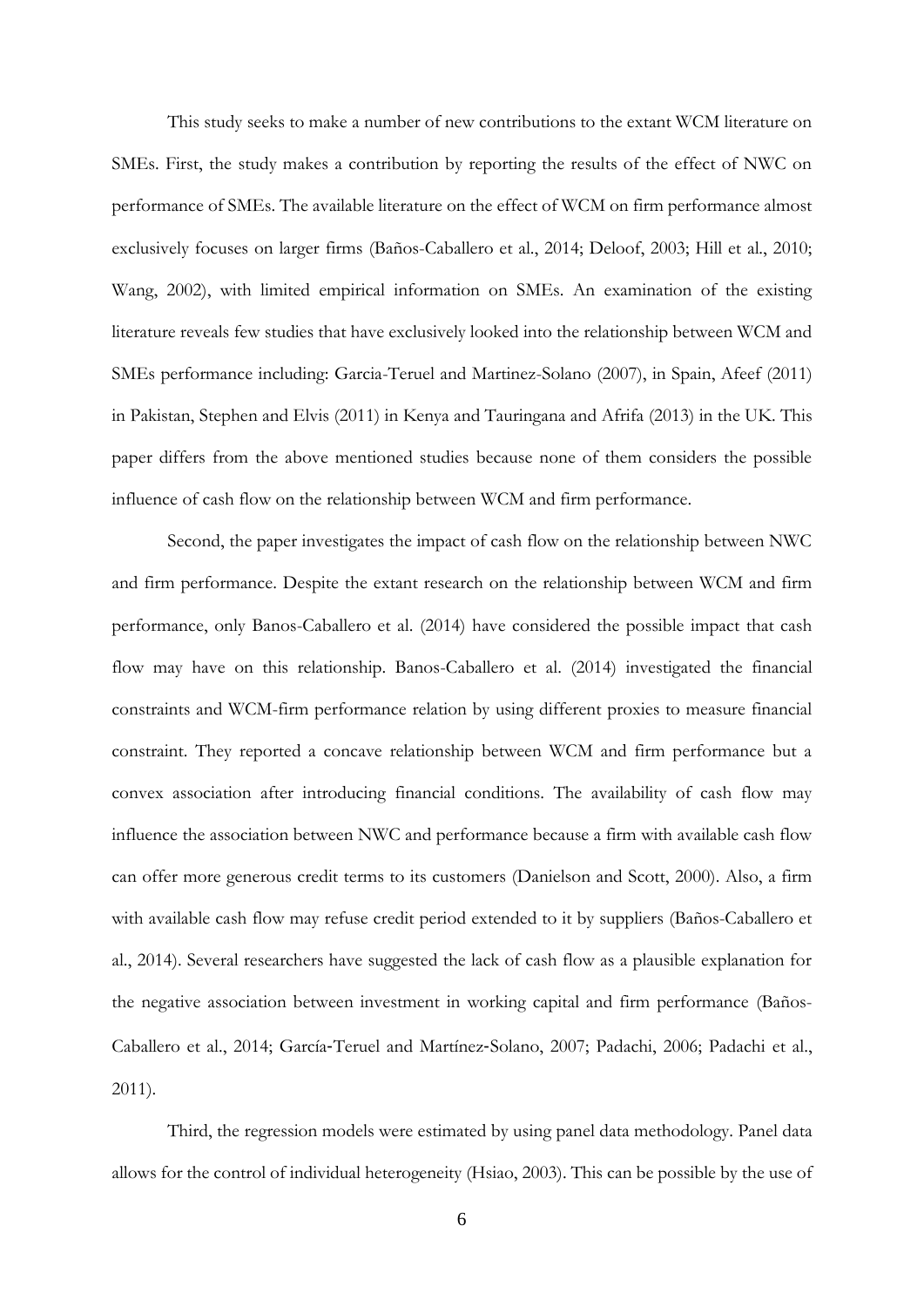either one-way or two-way analysis to control for the individual and time invariant variables, but a time-series study or a cross-section study alone cannot. Panel data also gives more informative data, more variability, more degree of freedom and more efficiency (Baltagi, 2005). Also, by combining time-series and cross-section observations, panel data can significantly increase the number of observations. Finally, panel data can be used to obtain consistent estimators in the presence of omitted variables (Wooldridge, 2002).

To systematically address these points the paper is structured as follows: In Section 2, a literature review is conducted on NWC in relation to firm performance as well as on cash flow effect on NWC and performance relationship. These provide the context for the two research hypotheses to be presented. In Section 3, the methodological process and data are presented with the empirical results and discussions shown in Section 4. Finally, the concluding remarks sums up the research in Section 5.

#### **2 Literature Review and Hypotheses Development**

#### **2.1 Net Working capital and firm performance**

The WCM of a firm has an important influence on its performance and liquidity (Aktas et al., 2014; Shin and Soenen, 1988). The particular type of strategy adopted will determine the level of investment in working capital. Typically, a firm may decide to pursue either an aggressive strategy by reducing investment in working capital or alternatively by adopting conservative working capital policy designed to increase the level of investment in working capital (García-Teruel and Martínez-Solano, 2007; Tauringana and Afrifa, 2013).

An aggressive strategy of WCM will lead to reductions in both inventory holding and accounts receivable (Baños-Caballero et al., 2012; García-Teruel and Martínez-Solano, 2007). A reduction in inventory holding will lead to improvement in performance by minimising inventory holding costs including: warehouse storage costs, insurance costs, cost of spoilage, theft of inventory, etc. (Deloof, 2003). A reduction in accounts receivable may also increase performance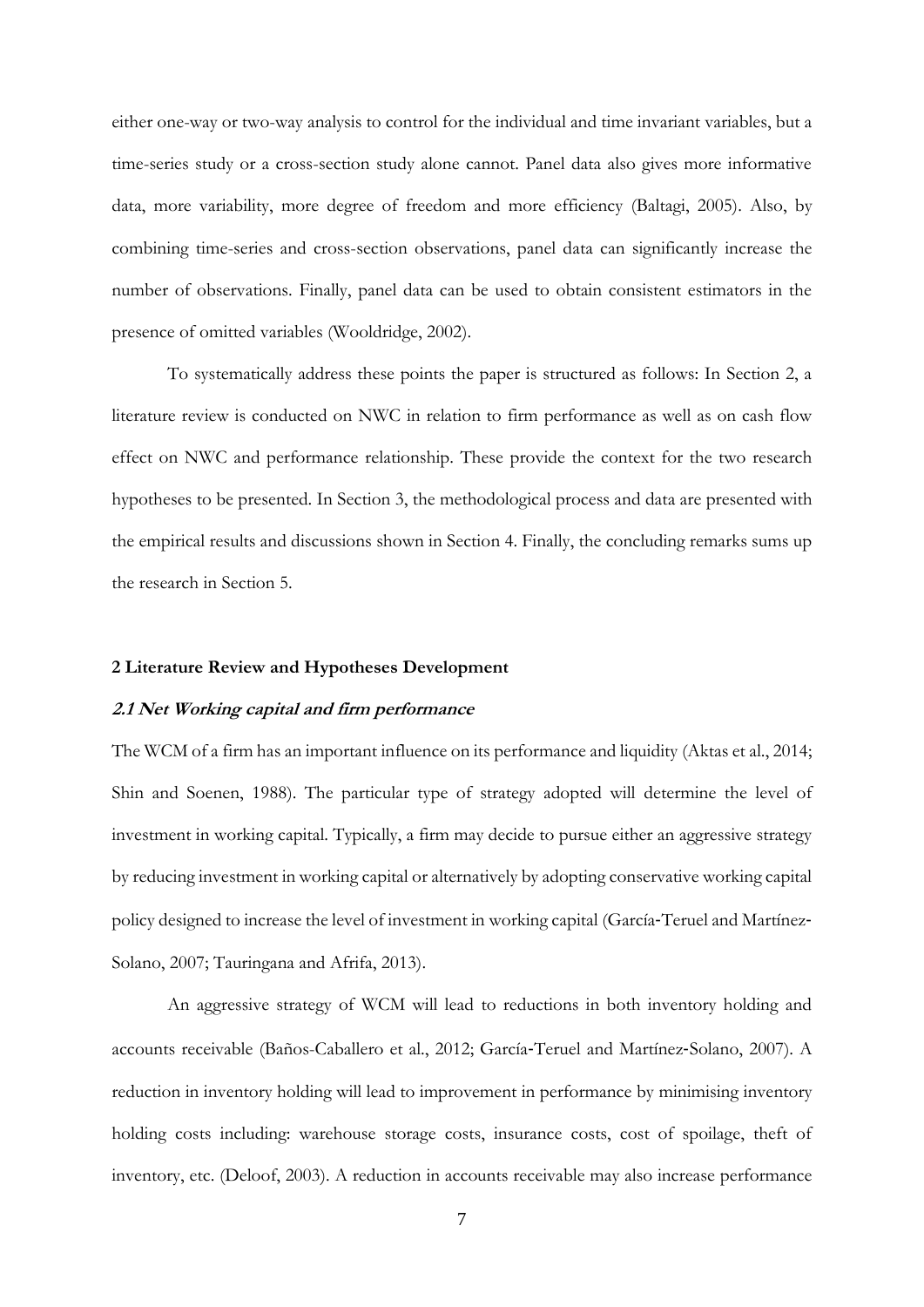because it will increase the cash flow available to a firm, which can be used to run the day-to-day operations (Tauringana and Afrifa, 2013). However, a reduction in both inventories and accounts receivable may harm sales, thereby decreasing performance (Baños-Caballero et al., 2012). Wang (2002) contend that a firm may lose out on sales and profitability if inventory holding is reduced too low. An aggressive strategy of WCM may also increase performance by delaying payment to suppliers (Deloof, 2003). Tauringana and Afrifa (2013) argue that the longer a firm delays its payments to suppliers, the higher the cash flow it reserves and uses in order to improve performance. However, an attempt to demand more credit from suppliers may hinder performance as the firm may lose out on the discounts, which can exceed 20% depending on the discount rate and discount period granted (Ng et al., 1999; Wilner, 2000).

A firm can also adopt a conservative strategy of WCM which leads to an increase in investment in working capital (García-Teruel and Martínez-Solano, 2007). This strategy is aimed at stimulating sales by increasing both inventories and accounts receivable in order to improve performance (Baños-Caballero et al., 2012). An increase in inventories may prevent production disruptions (García-Teruel and Martínez-Solano, 2007), reduce the risk of stock out situation (Deloof, 2003), and reduce supply costs and price fluctuations (Blinder and Maccini, 1991). Also an increase in accounts receivable can increase sales because it allows customers time to pay (Deloof and Jegers, 1996; Long et al., 1993), reduces the information asymmetry between buyer and seller (Baños-Caballero et al., 2012). Higher accounts receivable can help customers to differentiate between products (Deloof and Jegers, 1996; Shipley and Davies, 1991), can be used as an effective price cut (Brennan et al., 1988; Petersen and Rajan, 1997), and strengthens longterm supplier/customer relationships (Wilner, 2000). However, increasing investment in working capital may result in opportunity cost of cash tied-up in inventory and accounts receivable (Tauringana and Afrifa, 2013). De Almeida and Eid Jr. (2014) find that**,** on average**,** extra cash invested in working capital is significantly less than an extra investment in cash.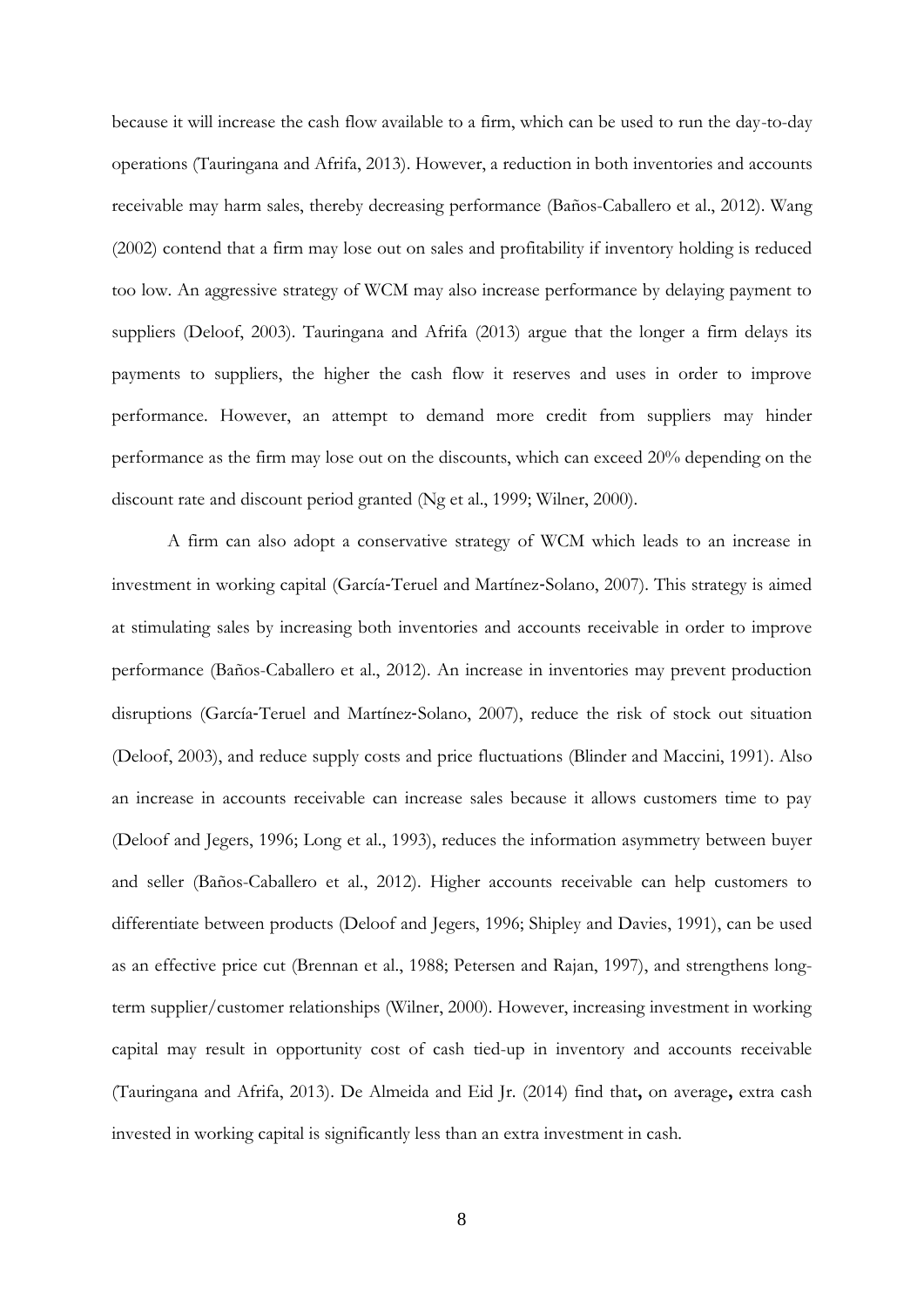Because of the costs and benefits associated with both the aggressive and conservative WCM strategies, there may be a concave relationship between a firm's performance and investment in working capital (Baños-Caballero et al., 2012; Baños-Caballero et al., 2014). Thus, a firm's performance is expected to increase as a result of investment in working capital up to a certain level of working capital investment, beyond which any further increases will result in reduction in performance. At a certain level of working capital investment, the higher performance will not offset the high risk borne by liquidity constraint (Smith, 1980). Banos-Caballero et al. (2014) argue that as investment in working capital increases, it is more likely that a firm will experience financial distress and face the threat of bankruptcy. Thus, a nonlinear relationship between NWC and firm performance is likely. Therefore, the study hypothesizes that:

## **H1: A firm's performance and working capital relate positively at low levels of working capital investment and negatively at higher levels.**

#### **2.2 Cash flow effect on NWC and performance relationship**

The importance of cash flow to firm performance is evident from the amounts of cash that are kept by firms. For example, a research by Guney et al. (2003) found that British firms' on average hold 10.3% of their total assets in cash allowing them to for instance pay their bills on time (Deloof, 2003). The availability of cash flow may improve performance by reducing the costs of rising outside capital (Greenwald et al., 1984). Particularly for SMEs, the benefits of cash flow to performance is high because transaction costs are relatively higher for SMEs compared to larger firms since the latter benefit from economies of scale (Tauringana and Afrifa, 2013). Cash flow also serves as a buffer against unexpected events (Opler et al., 1999). As argued by Gill and Shah (2012), cash flow availability helps firms to pay off their obligations on time. Cash flow can also help firms avoid the likelihood of financial distress, especially for firms with more volatile cash flows (Ferreira and Vilela, 2004). Belghitar and Khan (2013) indicate that market imperfections such as financial distress are more severe in SMEs.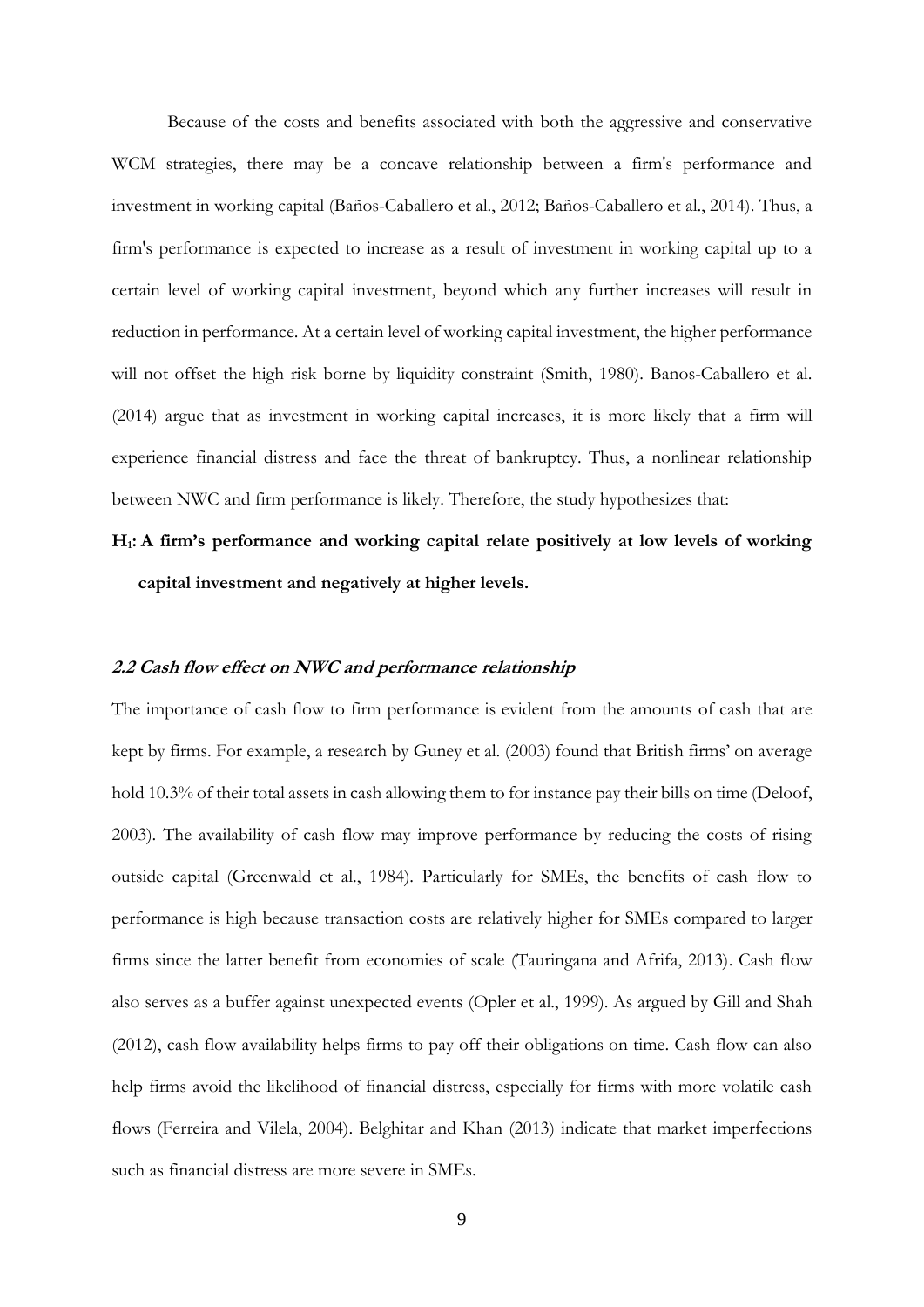The availability of cash flow has an influence on the relationship between NWC and performance of firms (Chiou et al., 2006; Fazzari et al., 1988; Fazzari and Hubbard, 1988; Fazzari and Petersen, 1993). Research has shown that availability of cash flow leads to higher investment in working capital (Baños-Caballero et al., 2014; Hill et al., 2010). Banos-Caballero et al. (2010) found in their research that whilst the cost of financing has negative effect on firms' working capital, better access to capital markets increases the investment in working capital of firms. A study by Banos-Caballero et al. (2014) indicates that the optimal level of investment in working capital differs between firms based on their financial strength. Modiglani and Miller (1958) also argue that in a perfect capital market, working capital investment and financing decisions are independent because firms have unlimited access to sources of finance and that internal and external funds are perfect substitutes. In that situation, a higher level of working capital would have no opportunity cost because firms could obtain external finance without problems and at a reasonable price. However, because of imperfections in the capital market, internal and external financing are not perfect substitutes and that external finance may be more expensive than internal finance (Greenwald et al., 1984; Myers and Majluf, 1984)**.** 

 Banos-Caballero et al. (2014) argue that despite the importance of finance to the relationship between WCM and firm performance, only few empirical researches have taken that into account. Fazzari et al. (1988) states that a firm**'**s working capital investment depends on financial factors such as the availability of internal finance, access to capital markets and cost of financing. This means that a firm's investment in working capital may result in higher performance or verse versa, depending on the financial resources available. In this line of argument, Banos-Caballero et al. (2014) suggest that investment in working capital should be lower in financially constraint firms but higher in financially unconstraint firms. Moreover, Hill et al. (2010) argue that firms with greater internal financing capacity and capital market access have a higher working capital level.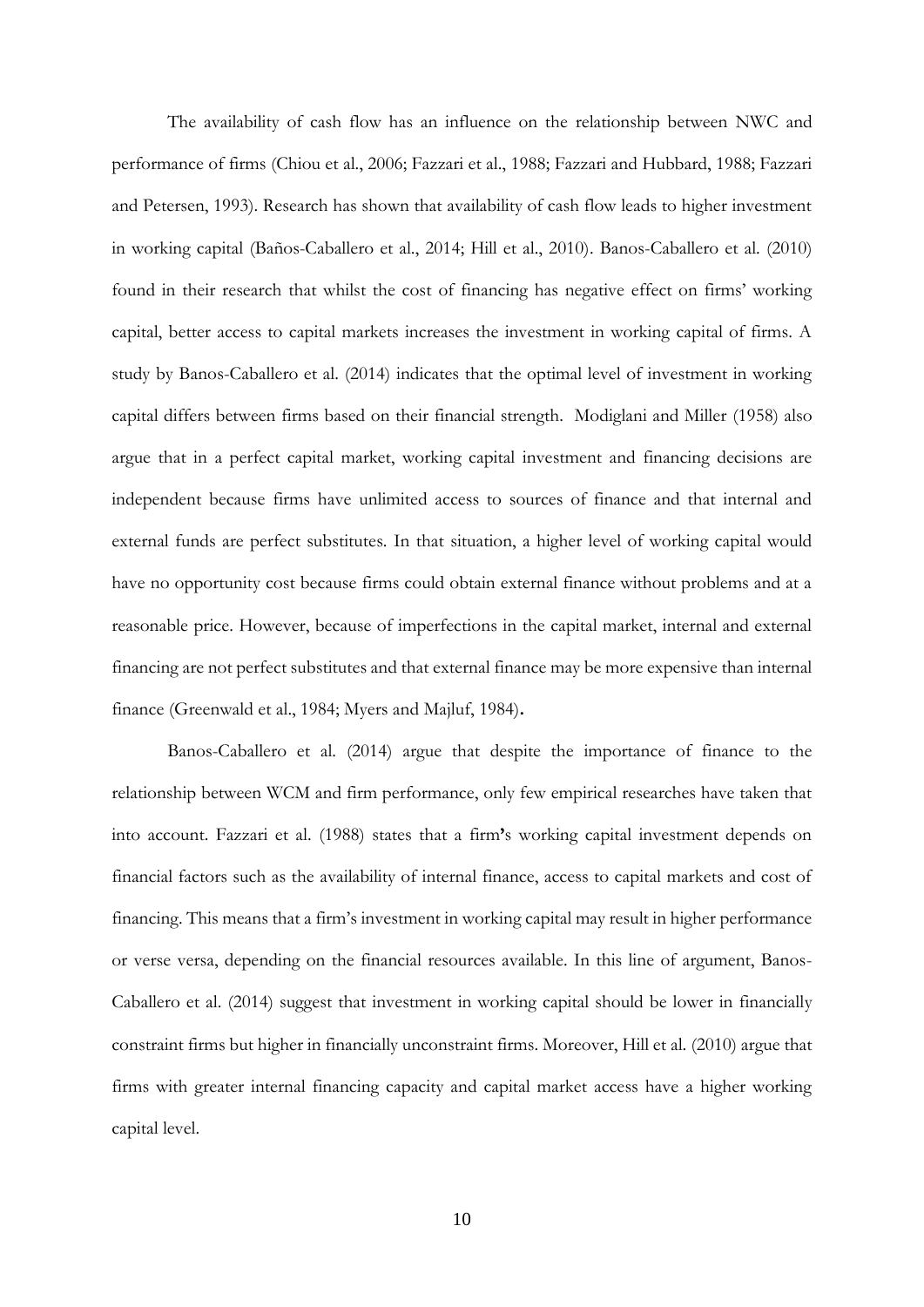The extant research in WCM literature suggests a negative association between NWC and performance (García-Teruel and Martínez-Solano, 2007; Jose, Lancaster et al., 1996; Wang, 2002), justifying this relationship on the premise of the expensive nature of financing investment in working capital (Baños-Caballero et al., 2014). Notwithstanding this argument, there is evidence of the benefits to firms' performance from investment in working capital (Baños-Caballero et al., 2012; Hill et al., 2010). It can therefore be argued that availability of cash flow will lead to a positive relationship between NWC and firm performance. Cash flow availability will allow a firm to extend more credit to customers, which may entice them to purchase more (Lee and Stowe, 1993; Long et al., 1993), even in times of low demand (Emery, 1987). Availability of cash flow means that a firm will be able to pay suppliers upfront (Deloof, 2003). This has the advantage of improving the performance of the firm because of the cash discount to be enjoyed (Ng et al., 1999; Wilner, 2000).

Since higher investment in working capital needs to be financed (Baños-Caballero et al., 2014), one would expect firms with limited cash flow to reduce investment in working capital. Conversely, given the improvements in firms performance arising from investment in working capital (Baños-Caballero et al., 2014), it is expected that firms with available cash flow will increase investment in working capital. Therefore,  $H_2$  states:

**H2: Cash flow availability leads to a positive association between firm performance and working capital at higher levels of working capital investment and negatively at lower levels.** 

#### **3 Model and Data**

#### **3.1 Data: sample selection, sources and description**

The data used in this study was obtained from the AMADEUS database, a commercial database provided by Bureau Van Dijk Electronic Publishing. This is a comprehensive database containing financial information on over 10 million public and private firms. The sample for the study is drawn from SMEs in the UK for the period from 2004 to 2013. Financial firms such as banks and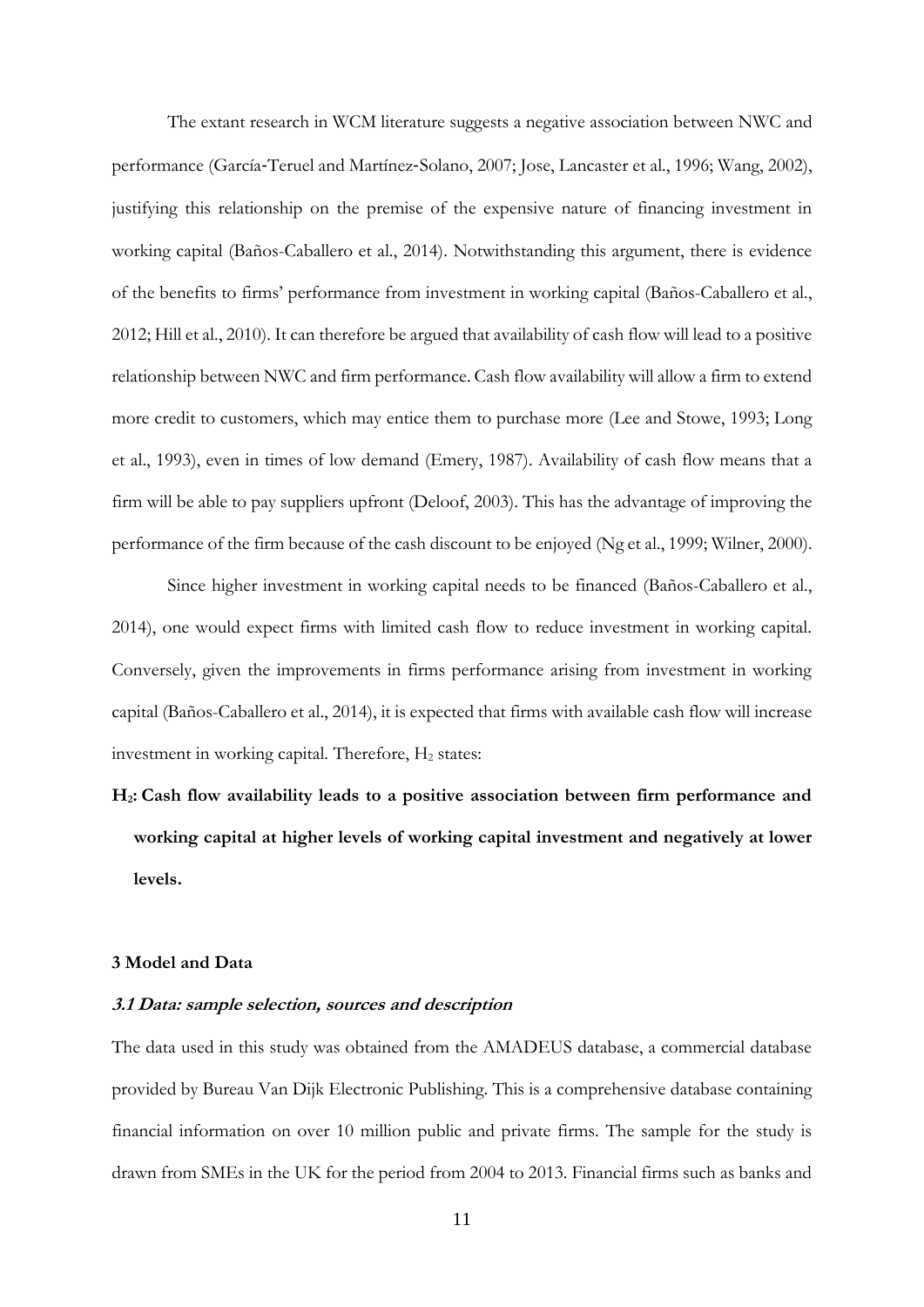insurance were excluded because they have different accounting requirements (see, Deloof, 2003; Hill et al., 2010). Moreover, firm-years with anomalies in their accounts such as negative values in assets, sales, current assets, fixed assets were omitted (see, Hill et al., 2010). Also, firms missing substantial amount of information were excluded. Finally, all variables were winsorized at 1% (see, Garcia-Teruel and Martinez-Solano, 2007; Hill et al., 2010). The final sample of SMEs, which is based on the requirements established by the European Commission's recommendation 2003/361/CE of 6rd May, 2003, on the definition of SMEs, therefore consists of an unbalanced panel of 6,926 firms for which information is available. It represents 65,244 firm-year observations. Specifically, the following criteria are used for the selection of SMEs<sup>2</sup>:

- Turnover less than  $€50$  million; and
- Possession of less than €43 million of total assets.

By allowing for both entry and exit, the use of an unbalanced panel partially mitigates potential selection and survivor bias. The sample firms are further separated into eight different industries based on each firm's primary industry. Following Garcia-Teruel and Martinez-Solano (2010), the eight industries are: agricultural, mining, manufacturing, construction, wholesale trade, retail trade, services and transport and public services. This is important because research has found that significant differences exist between WCM measures across industries (Filbeck and Krueger, 2005; García-Teruel and Martínez-Solano, 2007; Hill et al., 2010).

#### **3.2 Regression model specification**

-

The following regression analysis models are specified to examine the relationship between NWC and performance.

PERFORMANCE<sub>it</sub> = 
$$
\beta_0 + \beta_1(NWC_{i,t-1}) + \beta_2(NWC_{i,t-1}^2) + \sum_{K-1}^{6} \beta_2 CONTROLS_{i,t-1} + \mu_i + \varepsilon_{it}
$$
 (1)

<sup>&</sup>lt;sup>2</sup> The average exchange rate per each year from 2014-2013 was used to convert the total assets and turnover values from British Pounds Sterling to Euro.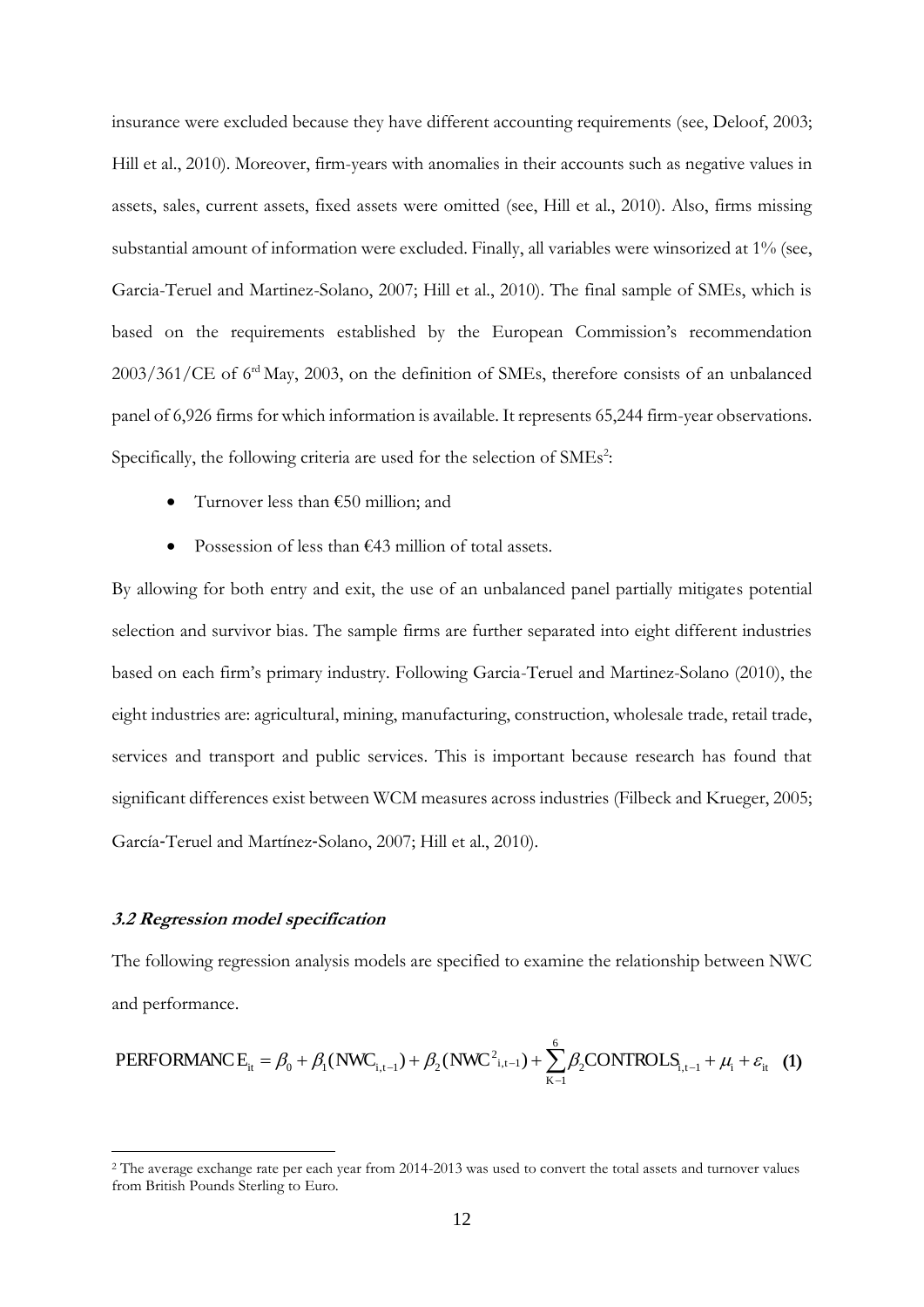PERFORMANCE<sub>it</sub> = 
$$
\beta_0 + \beta_1(NWC_{i,t-1} * CFLOW_{i,t-1}) + \beta_2(NWC_{i,t-1}^2 * CFLOW_{i,t-1}) +
$$
  

$$
\sum_{K=1}^{6} \beta_2 CONTROLS_{i,t-1} + \mu_i + \varepsilon_{it}
$$
 (2)

PERFORMANCE<sub>it</sub> = 
$$
\beta_0 + \beta_1(NWC_{i,t-1} * CHOLD_{i,t-1}) + \beta_2(NWC_{i,t-1}^2 * CHOLD_{i,t-1}) +
$$
  

$$
\sum_{K=1}^{6} \beta_2 CONTROLS_{i,t-1} + \mu_i + \varepsilon_{it}
$$
 (3)

We define all variables in Table 1 below. In Equations 1-3, all right-hand side variables are lagged by a period of one in order to alleviate the concern that NWC and firm performance may be simultaneously determined in equilibrium.

The dependent variable PERFORMANCE represents two measurements; namely return on assets (ROA) and Tobin's Q (Q-ratio) which are used as proxies for accounting and marketbased measures of financial performance respectively. The use of these two performance measures is necessary given that some of the firms in the sample are quoted on the London Stock Exchange (LSE).

Following past studies (García-Teruel et al., 2014; Martínez-Sola et al., 2014), cash flow (CFLOW) and cash holdings (CHOLD) are used as the two proxies for cash availability. Following Deloof (2003), Garcia-Teurel and Martinez-Solano (2007) and Hill et al. (2010) control variables, annual sales growth (GROWTH), firm age (AGE), firm size (SIZE), tangible fixed assets (ATAN), financial leverage (LEV) are included. The subscript *i* denotes the *nth* firm ( $i = 1, ..., 6,926$ ), and the subscript t denotes the *nth* year  $t = 1, ..., 10$ )  $\mu_i$  is the unobservable heterogeneity (individual effects), which is specific for each firm, and  $\varepsilon_{t-1}$  is the error term.

#### [Table 1 about here]

Since a non-linear equation is proposed, it is important to investigate the possibility that PERFORMACE may be a nonlinear function. Therefore, the Ramsey's RESET test of functional misspecification is employed to detect whether there is any evidence of nonlinearity in the first place (Ramsey, 1969). To test, Equation 1 is run and the fitted values of the dependent variable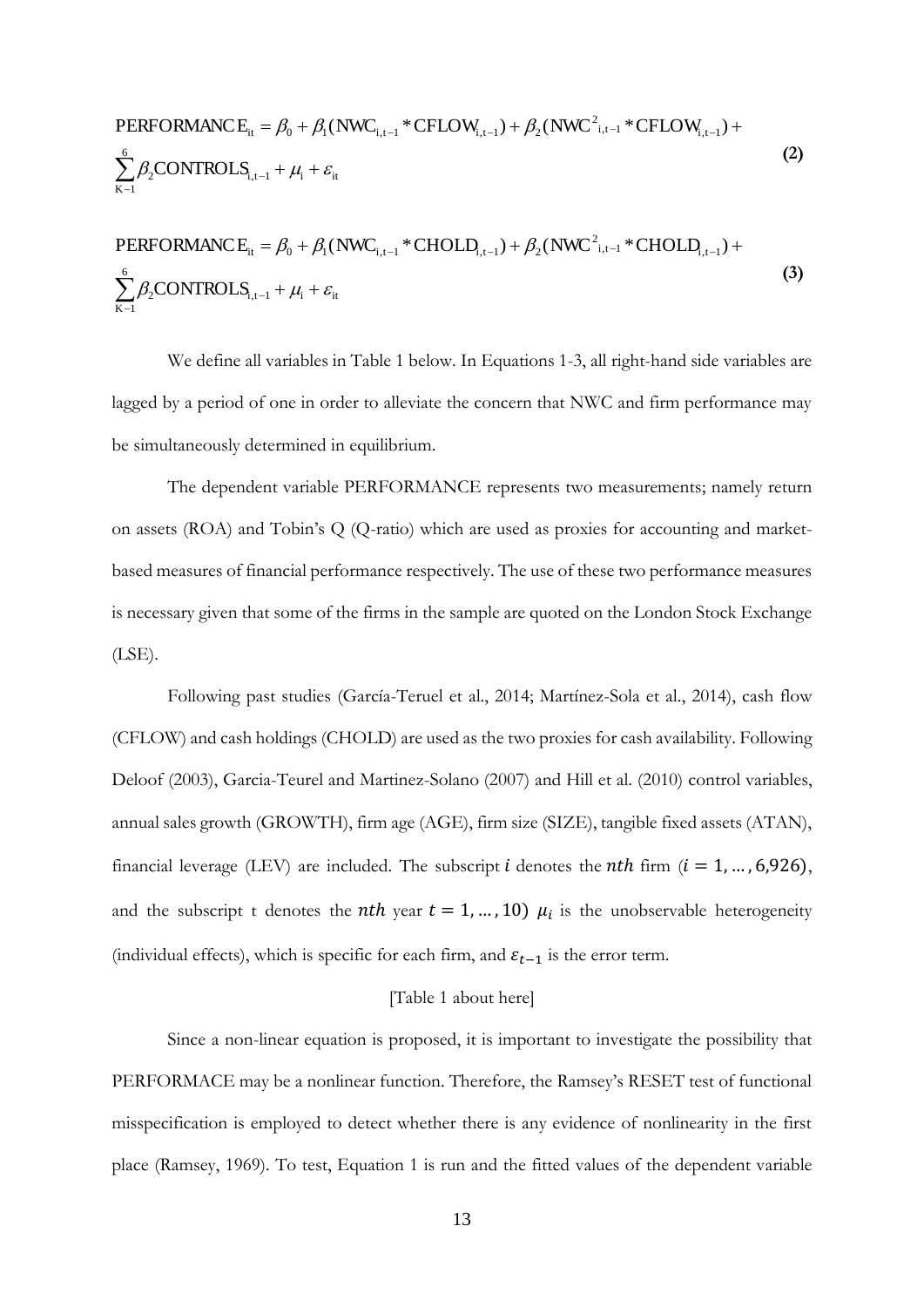are saved. These are then included in Equation 1 in order to pick up any possible non-linearity. The results obtained but not reported confirm the nonlinear relationship between NWC and firm performance; hence, the need to incorporate the squared of the explanatory variable. Since panel data regression is used, the Hausman's test is utilised to decide whether to employ the Fixed Effects (FE) model or Random Effect (RE) model by first determining whether there is a correlation between the unobservable heterogeneity  $(\mu_i)$  of each firm and the explanatory variables of the model. The Hausman test was performed, which rejected the null hypothesis that the unobserved heterogeneity is uncorrelated with the regressors. This finding means that the RE is significantly different from the FE, and therefore the FE is more consistent and efficient method to use.

#### **3.3 Description of sample**

Filbeck and Krueger (2005) and Garcia-Teruel and Martinez-Sola (2007) argue that WCM measures significantly vary across industries. Thus, Table 2 reports the lagged values for ROA, NWC, CFLOW and CHOLD by sector of activity. The wholesale industry is the most profitable with ROA of 10%, followed by manufacturing with roughly 9% of ROA. Mining industry has a mean ROA of 8%, followed by construction and service industries with 7% of ROA apiece. The penultimate industry is agriculture and least profitable industry is transport and public services with 6% and 4% respectively. With regards to NWC, the industry with the highest NWC is wholesale with 20%, followed by mining and manufacturing with 18% apiece. The next industries with the highest NWC are construction and retail with 17% each, followed by agriculture and service industries with 14% each. The industry with the lowest NWC is transport and public services with a mean of 12%. In terms of CFLOW and CHOLD, wholesale industry firms have the highest in both with 7% and 11% respectively, construction industry firms in the sample have CFLOW and CHOLD averages of 7% and 10% respectively. Mining industry firms have means of 5% for CFLOW and 6% for CHOLD; whiles manufacturing industry has averages of 6% for both CFLOW and CHOLD. Agriculture industry has means of 3% and 4% for CFLOW and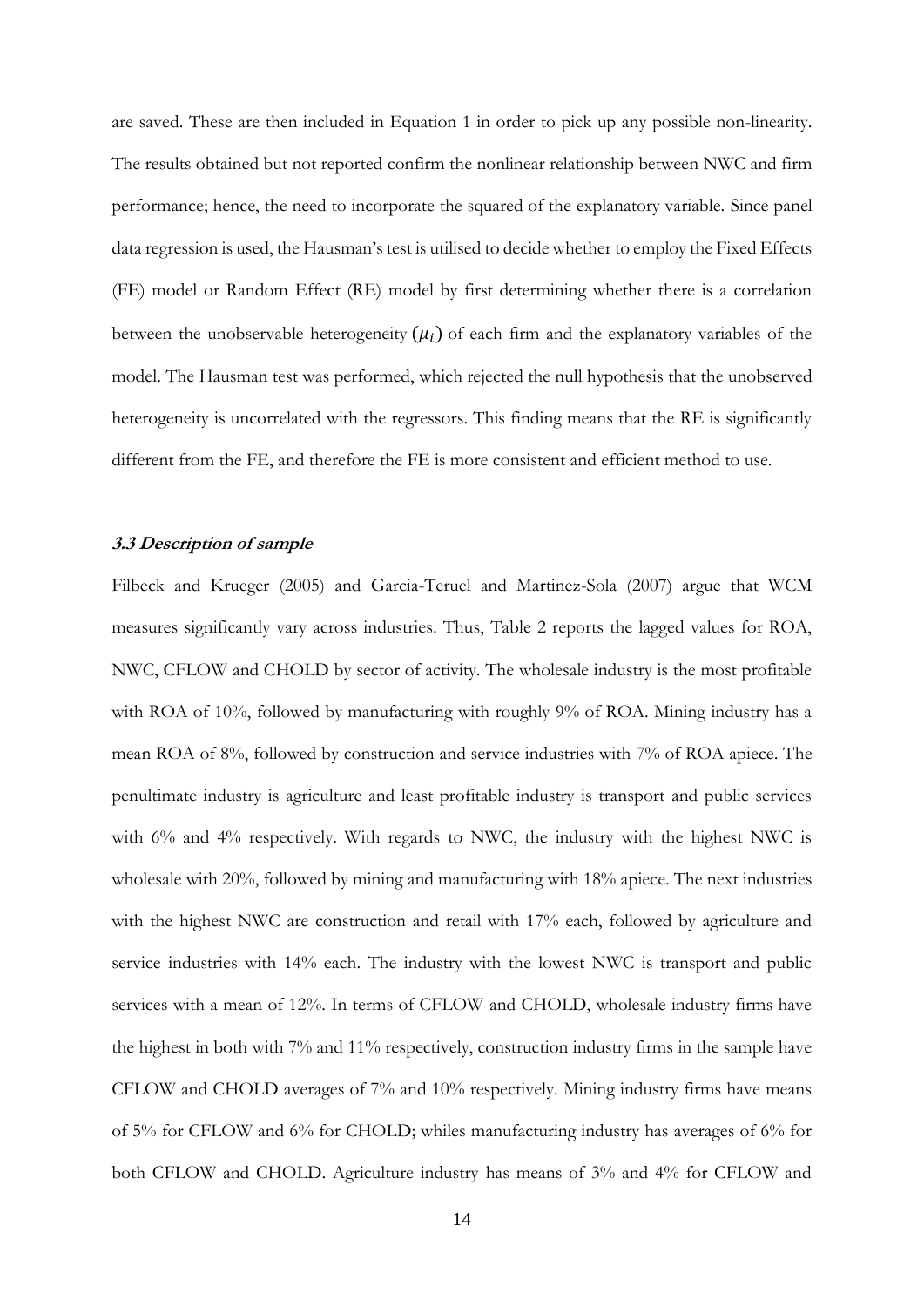CHOLD respectively; retail industry firms have averages of 2% and 4% of CFLOW and CHOLD respectively. The averages of CFLOW and CHOLD for service industry are 1% and 3% respectively. Finally, the averages of CFLOW and CHOLD for transport and public services are 0.1% and 6% respectively. Table 2 shows that differences in the means across industries are statistically significant (ANOVA test).

The results show that wholesale firms in the sample are the most profitable but they also possess the highest NWC, CFLOW and CHOLD. On the other hand, the least profitable industry in the sample is transport and public services, which also has the lowest NWC, and CFLOW. Therefore, these results support the studies by Hill et al. (2010) and Banos-Caballero et al. (2014) who found that financially less constraint firms have higher NWC.

#### **[Table 2 about here]**

Table 3 reports the descriptive statistics of the variables included in the regression analyses as a whole. ROA is on average 6.62%, while the median is 5.42%. The mean ratio of QRATIO is 1.40 (median is  $0.87$ )<sup>3</sup>. The average NWC is 16%, which is lower than the results obtained by (Hill et al., 2010) for larger firms but similar to a study by (Banos-Caballero et al., 2012) on SMEs, which suggests that on average larger firms have higher investments in working capital. The average GROWTH is 8.7% with a median of 5.5%. Mean CFLOW is 4%, and the average CHOLD is 6%. The mean AGE is about 19 years. Mean and median SIZEs are  $f$ , 9.66M and  $f$ , 7.81M, respectively. The sampled firms' ATAN is 28.66%, with median of 18.80%. The ATAN average of 29% shows that the majority of the firms have less assets in the form of fixed assets, which is very common in SMEs who tend to have more current assets than fixed assets (see, Padachi, 2006; Garcia-Teruel and Martinez-Solano, 2007; Padachi et al., 2008). The mean and median LEV is 23.62% and 19.11% respectively.

#### **[Table 3 about here]**

<u>.</u>

<sup>&</sup>lt;sup>3</sup> The firm-year observation for QRATIO is lower than all the observations of the other variables. This is because the QRATIO is used in a separate regression to examine the NWC-performance relationship for only quoted firms in the sample.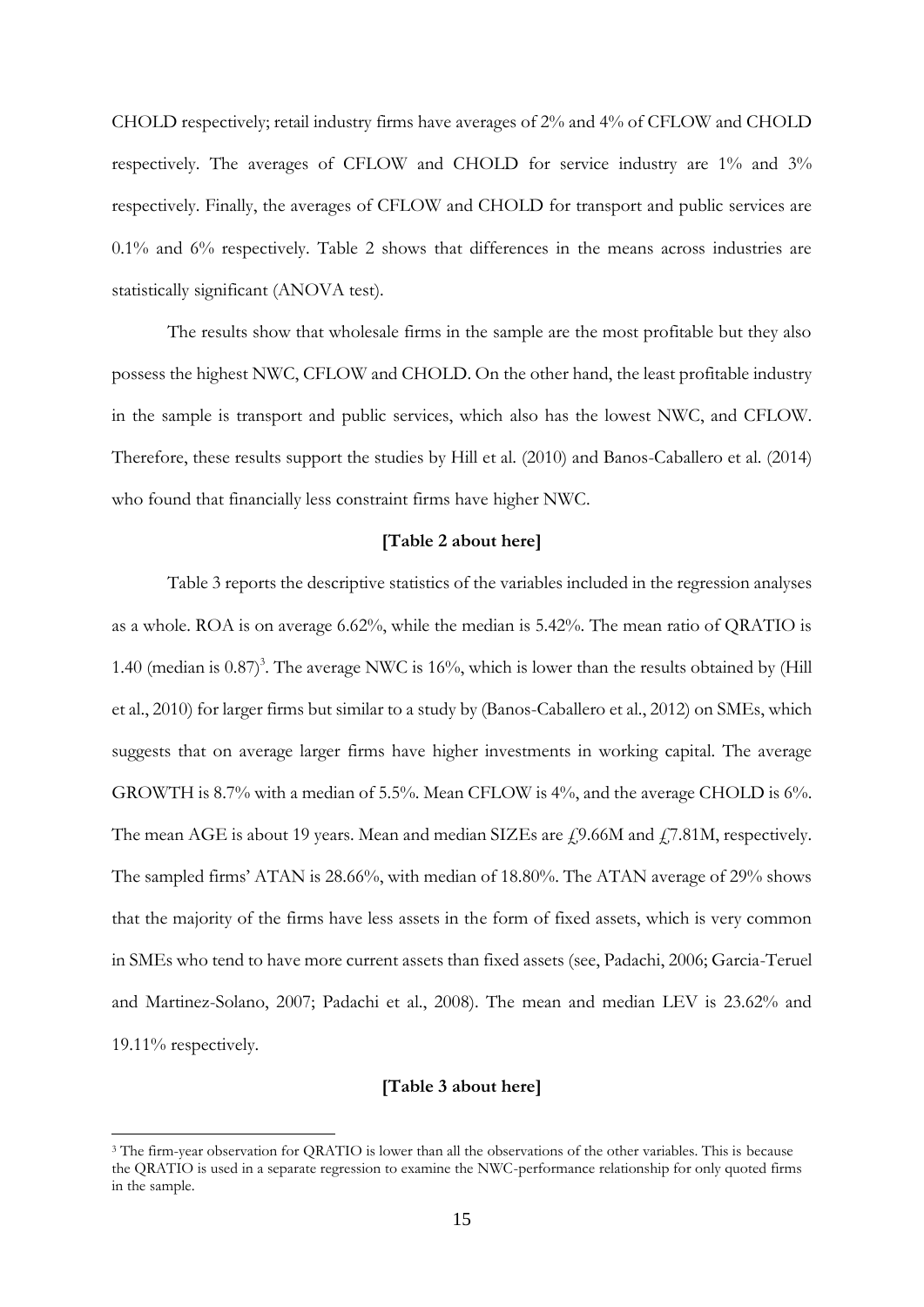#### **3.4 Correlation analysis**

Table 4 contains the correlation matrix for the variables included to test for multicollinearity. The correlation result indicates a significant and positive association between ROA and QRATIO at the 1% level. The correlation between ROA and NWC is negative and significant at the 1% level, similar to the results by Deloof (2003) and Garcia-Teruel and Martinez-Solano (2007). GROWTH and ROA is positive and significantly correlated at the 1% level. The correlation between CFLOW and ROA is positive at the 1% level of significance. CHOLD and ROA are positively correlated at the 1% level of significance. Finally, the correlations among the independent variables suggest that multicollinearity should not be a problem in the panel data regression analysis, since the coefficient values are well below the 0.80 limit prescribed by Field (2005).

However, Myers (1990) argues that a certain degree of multicollinearity can still exist even when none of the correlation coefficients are very large. Therefore, the variance inflation factors (VIFs) were examined in all models to further test for multicollinearity and all were well below the threshold value of 10 suggested by Field (2005) indicating that multicollinearity does not pose a problem in the regressions.

#### **[Table 4 about here]**

#### **4 Empirical Results**

#### **4.1 Regression Analysis Results and Discussion**

#### *4.1.1 Effects of working capital investment on performance (ROA)*

In Table 5, columns 1 to 3 contain results of the estimation involving CFLOW, whilst columns 4 to 6 involve CHOLD. The results contained in columns 1 and 4 show a concave relationship between NWC and ROA, since the coefficients in columns 1 and 4 for the NWC are (0.0126) and (0.0105) and significant at the 5% and 1% levels respectively  $(\beta_1 > 0)$ , and that for NWC<sup>2</sup> are (–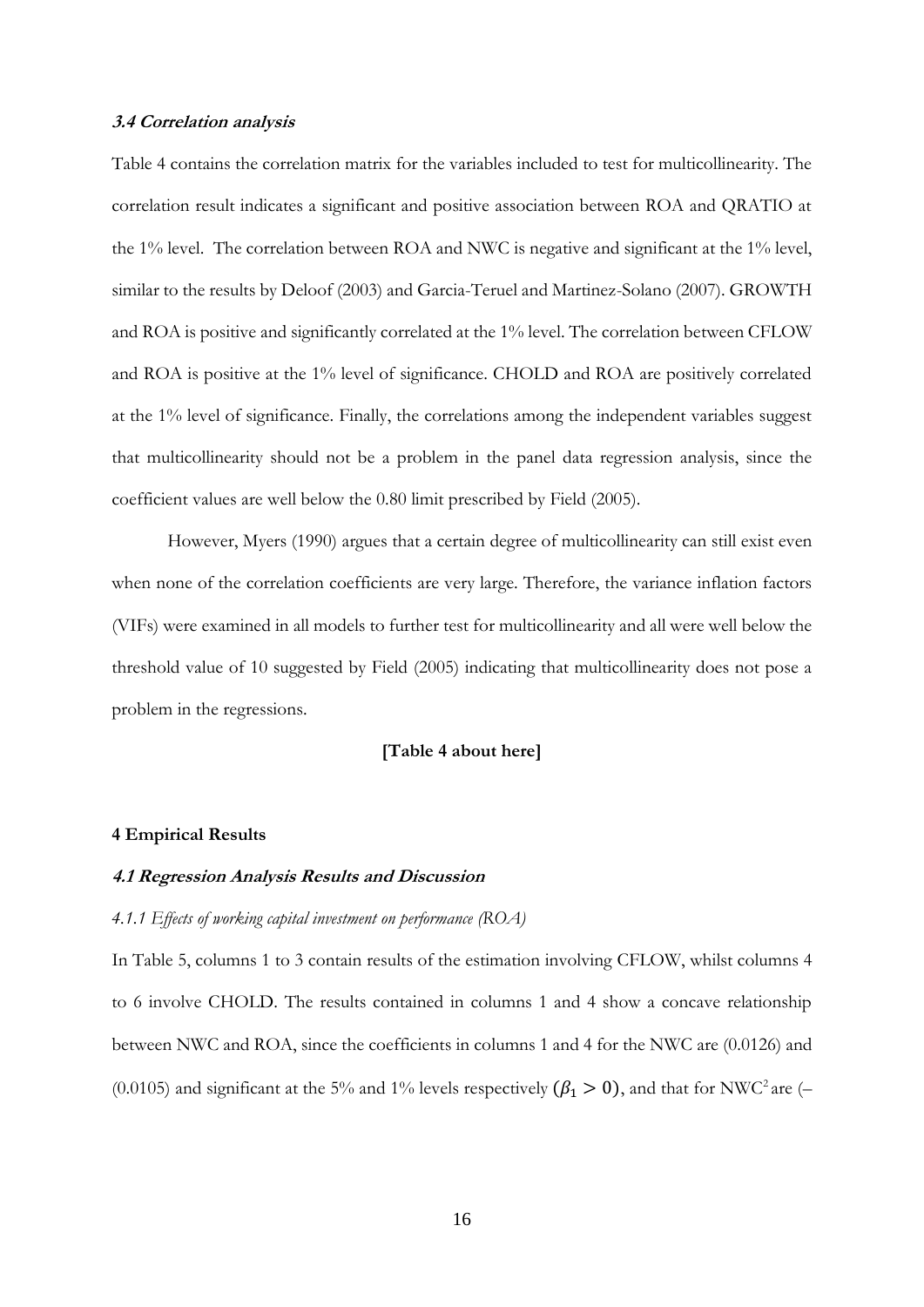0.0338) and (-0.0261) and significant at the 1% and 5% levels respectively<sup>4</sup> ( $\beta_2$  < 0). This is consistent with results found by (Banos-Caballero et al., 2014) and supports H<sub>1</sub>. These findings indicate that there is an optimal level of NWC which maximises performance (Banos-Caballero et al., 2012), and that NWC below the optimal level will increase performance. Contrariwise, NWC above the optimal level causes a reduction in firm performance. The coefficients of NWC and NWC<sup>2</sup> help to determine the reflection points. The reflections points in columns 1 and 4 are 18.6% and 20% respectively, which is similar to the 66.95 days ((66.95 days  $*(100)/365 = 18.34$ %) results obtained by Banos-Caballero et al. (2014).

#### **[Table 5 about here]**

#### *4.1.2 Cash flow effect on working capital investment on performance (ROA)*

<u>.</u>

Researchers such as Hill et al. (2010) and Banos-Caballero et al. (2014) indicate that the availability of cash flow leads to higher investment in working capital. Moreover, a research by Fazzari and Petersen (1993) found that investment in working capital is sensitive to cash flow. Therefore, this section examines the possible influence of cash flow availability measured by CFLOW and CHOLD on the relationship between NWC and performance. The results of the interaction of NWC with CFLOW and CHOLD are contained in columns 2 and 5 of Table 5. The results show a convex relationship of ROA with NWC\*CFLOW and NWC\*CHOLD, since the coefficients of NWC\*CFLOW (–0.0108) and NWC\*CHOLD (–0.0108) in columns 2 and 5 respectively are negative and significant at the 1% and 5% respectively ( $\beta_1$  < 0), and that for NWC<sup>2\*</sup>CFLOW (0.0207) and NWC<sup>2\*</sup>CHOLD (0.0200) are positive  $(\beta_2 > 0)$  and significant at the 1% level apiece<sup>5</sup>. These results support H<sub>2</sub>, and shed some light on the influence of cash flow on NWCperformance relationship.

<sup>4</sup> Concave relationships between ROA and each individual component of NWC (inventories to sales ratio, accounts receivable to sales ratio and accounts payable to sales ratio) were also obtained.

<sup>5</sup> Convex relationship between ROA and each individual component of NWC (inventories to sales ratio, accounts receivable to sales ratio and accounts payable to sales ratio) were ascertained.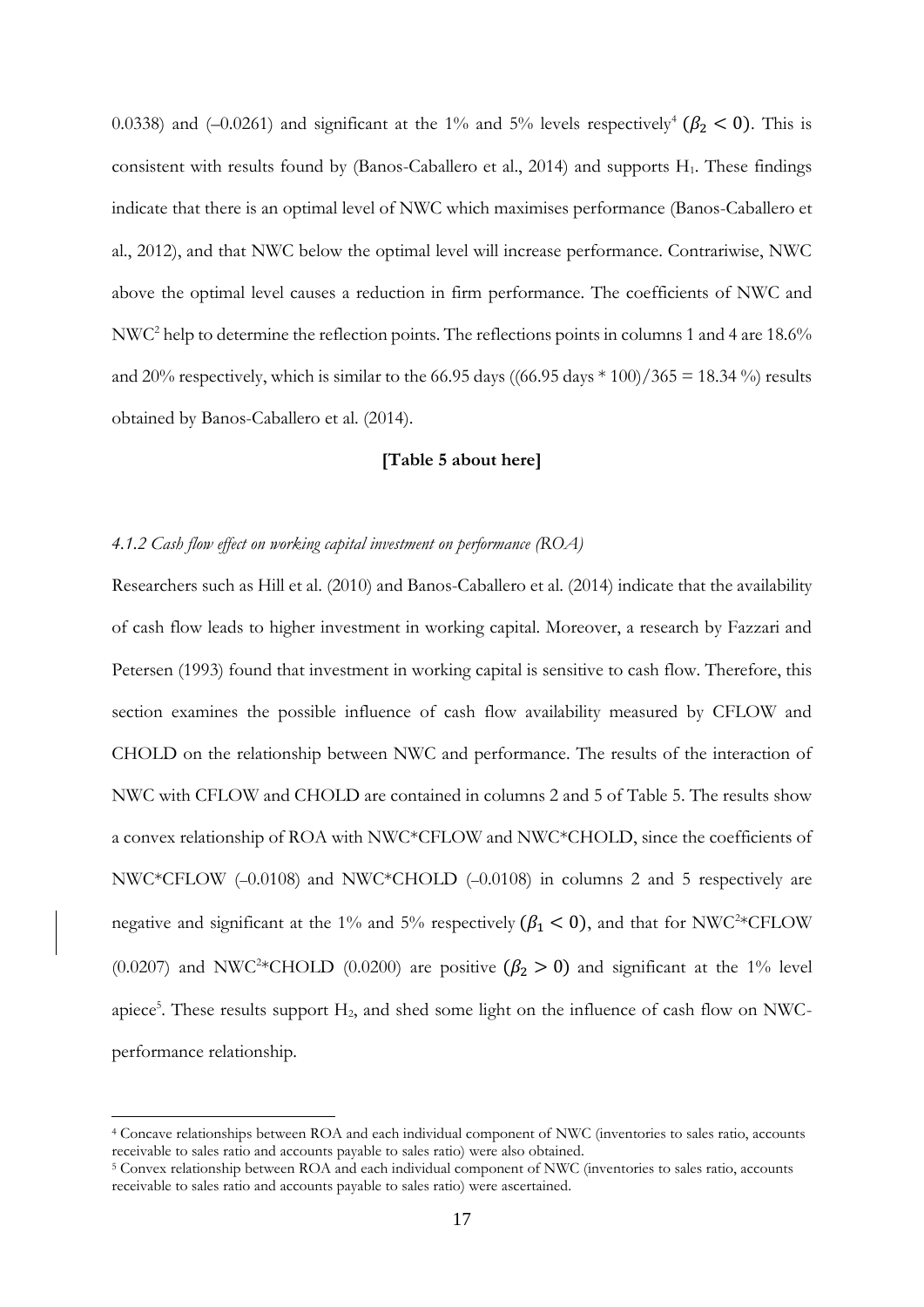The result also shows that with the availability of cash flow, lower level of NWC adversely affects performance, whilst higher level will positively influence performance (Banos-Caballero et al., 2014). This result also shows that firms lacking cash flow have lower optimal level of working capital (Chiou et al., 2006). The results of a higher investment in working capital as a result of the availability of cash flow is consistent with studies by Fazzari and Petersen (1993), Chiou et al. (2006), Banos-Caballero et al. (2014) and Hill et al. (2010).

 Columns 3 and 6 contain the results from including NWC, its square and the interactive variables in one regression. Like the other columns, the concave relationship between NWC and ROA and convex association of NWC\*CFLOW and NWC\*CHOLD with ROA still hold.

#### *4.1.3 Effects of working capital investment on performance (QRATIO)*

<u>.</u>

Ntim (2009) argue that market-based performance measure is best suited for quoted firms, therefore, in this section; the QRATIO is employed to examine the relationship with NWC for the performance of quoted firms in the sample<sup>6</sup>. The results are contained in Table 6, and once again columns 1 to 3 involve CFLOW, whilst 4 to 6 involve CHOLD. Consistent with the ROA measure of firm performance in Table 5, the results contained in columns 1 and 4 show concave relationships between NWC and QRATIO, since the coefficient of NWC<sup>2</sup> is negative and significant at the 10% and 5% respectively. In terms of the interaction effects of cash flow the result shows a convex relationship, since the coefficients of NWC\*CFLOW and NWC\*CHOLD are negative and significant at the 1% apiece; whilst the coefficients of NWC<sup>2</sup>\*CFLOW and NWC<sup>2</sup> \*CHOLD are positive and significant at the 1% in both columns. Columns 3 and 6 contain the results from including NWC, its square and the interactive variables in one regression. Like the other columns, the concave relationship between NWC and QRATIO and convex association of NWC\*CFLOW and NWC\*CHOLD with QRATIO still hold**.**

<sup>6</sup> Banos-Caballero et al. (2012) used QRATIO when they investigated the NWC-performance relationship for quoted firms in the UK.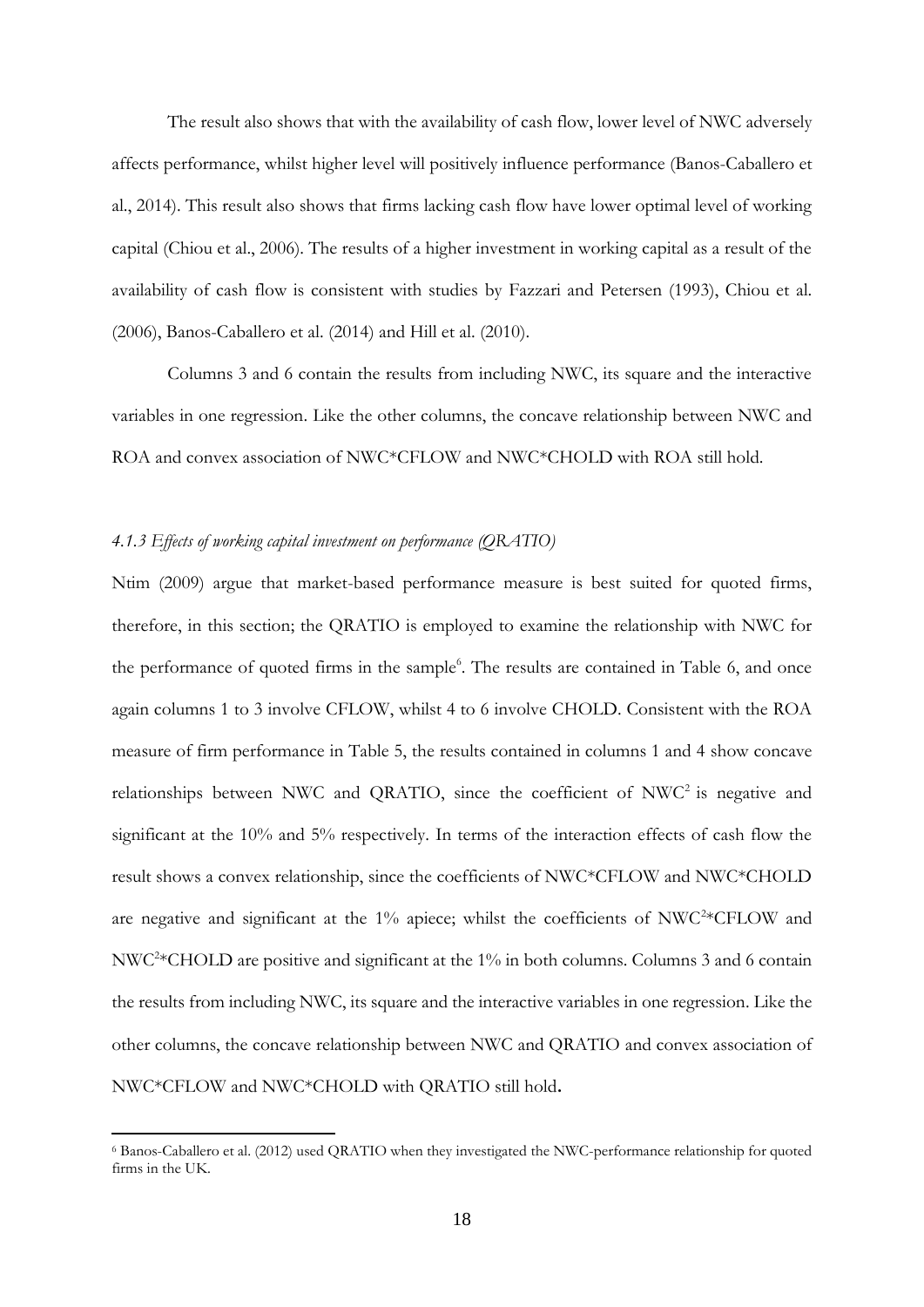#### **[Table 6 about here]**

#### *4.1.4 Effects of working capital investment and performance (ROA) across industries*

In this section, the NWC-performance including the interaction effects of cash flow is examined across all eight industries, similar to the approach by Banos-Caballero et al. (2012). Ohman (2014) empirically examined the relationship between investment in working capital and firm performance and found a negative association across all industries, whilst Banos-Caballero (2012) found a concave relationship<sup>7</sup>. Consistent with Ohman (2014) the ANOVA test performed in Table 2 indicates significant differences of NWC across industries. Table 7 contains the results of NWC-performance relationship and the interaction effects of CFLOW, whilst Table 8 examines the interaction effects of CHOLD.

#### **[Table 7 about here]**

#### **[Table 8 about here]**

Evident from Tables 7 and 8, a concave relationship between NWC and performance is observed across all eight industries. However, the introduction of the interacting effects of cash flow results in a convex relationship. These results suggest that despite the differences in NWC across industries (Ohman, 2014; Garcia-Teruel and Martinez-Solano, 2007), the outcome with performance is the same and that in the absence of cash flow, a firm should seek to reduce investment in working capital regardless of the industry it belongs. On the contrary, a firm with availability of cash flow, regardless of the industry should seek to improve performance by increasing investment in working capital. In terms of the optimal levels of working capital investment, the reflection points based on Table 7 ranges from 9% for transport and public industry to 33% for wholesale industry. The reflection points based on Table 8 ranges from 7% for transport and public industry to 35% for wholesale industry.

<u>.</u>

<sup>7</sup> None of these studies considered the interaction effects of cash flow.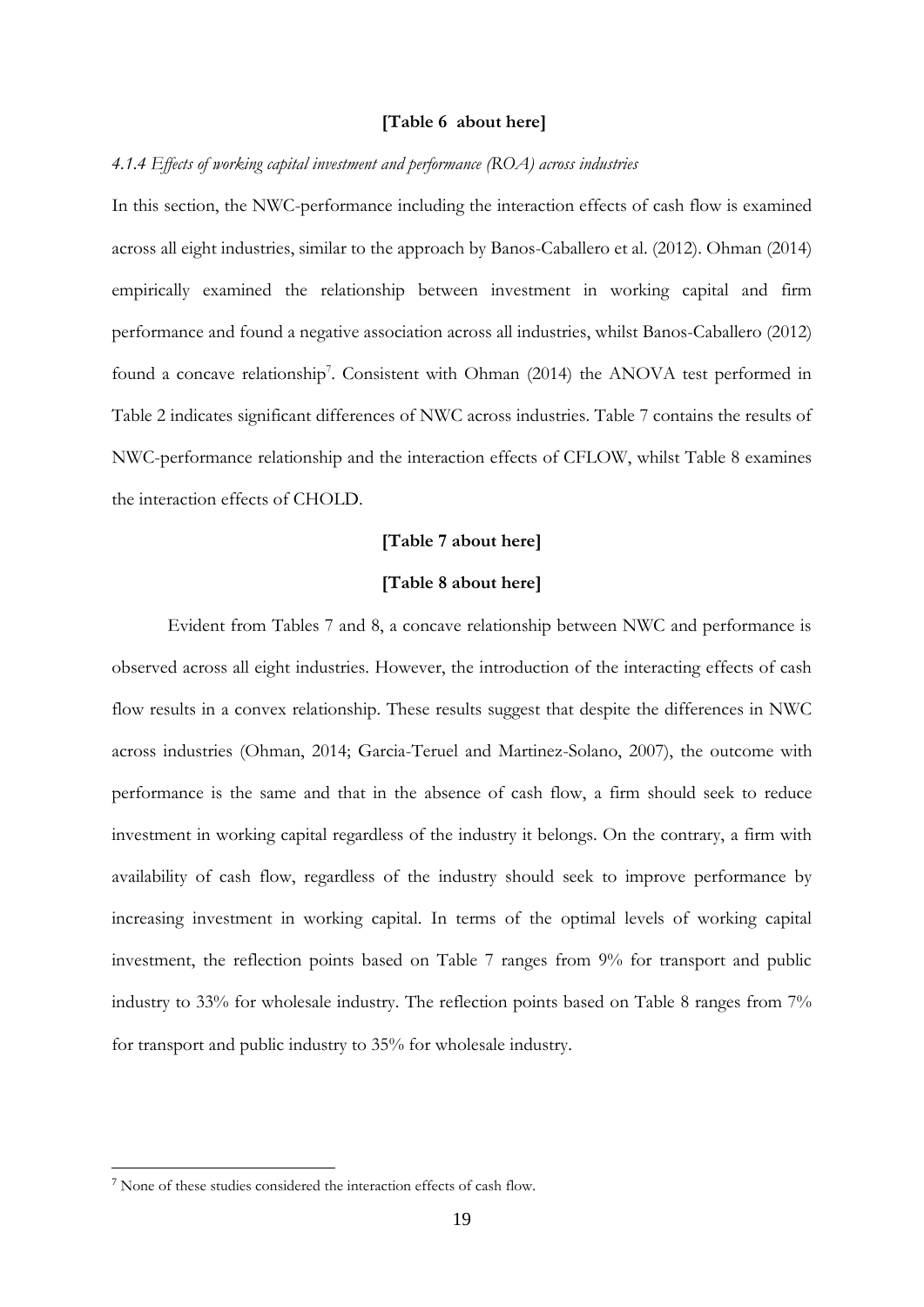The trends of the reflection points of the coefficients for NWC in Tables 7 and 8 clearly show that despite the similar pattern of results across industries, the optimal points at which working capital investments affect performance varies considerably. This result suggests that working capital investment issues are industry specific (Hill et al., 2010; Ohman, 2014) and that investment in working capital affects performance differently for firms in different industries.

#### **4.2 Robustness test**

The robustness of the main findings is assessed by carrying out two additional analyses. First, following the procedure by Banos-Caballero et al. (2014), in Equations 2 and 3 above, CFLOW and CHOLD are replaced with variables DCFLOW and DCHOLD that distinguishes between firms more likely to face cash flow problems and those that are less likely. DCFLOW and DCHOLD are dummy variables that take the value of 1 for more financially constrained and 0 otherwise. A firm is considered to be facing cash flow problems if that firm's CFLOW and CHOLD are below the respective median values, similar to Banos-Caballero et al. (2014). Since a higher level of working capital investment needs financing, it is expected that firms that are faced with cash flow problems are likely to have lower levels of working capital investment. The results in Table 9, columns 1 and 2 confirm that firms with cash flow problems have lower levels of working capital investment, which is consistent with the findings by Banos-Caballero et al. (2014). Even though the concave relationship still exists, the presence of cash flow conditions shows a convex relationship. In support of the findings above, this result indicates that the optimal level of working capital investment is lower for those firms that have lower cash flow and higher for firms with higher cash flow.

#### **[Table 9 about here]**

 Second, the non-linear relationship between NWC and performance is tested for periods before the recession, during the recession and after the recession. This is important since the firms and variables used in this study could be affected by the financial crisis that started as a sub-prime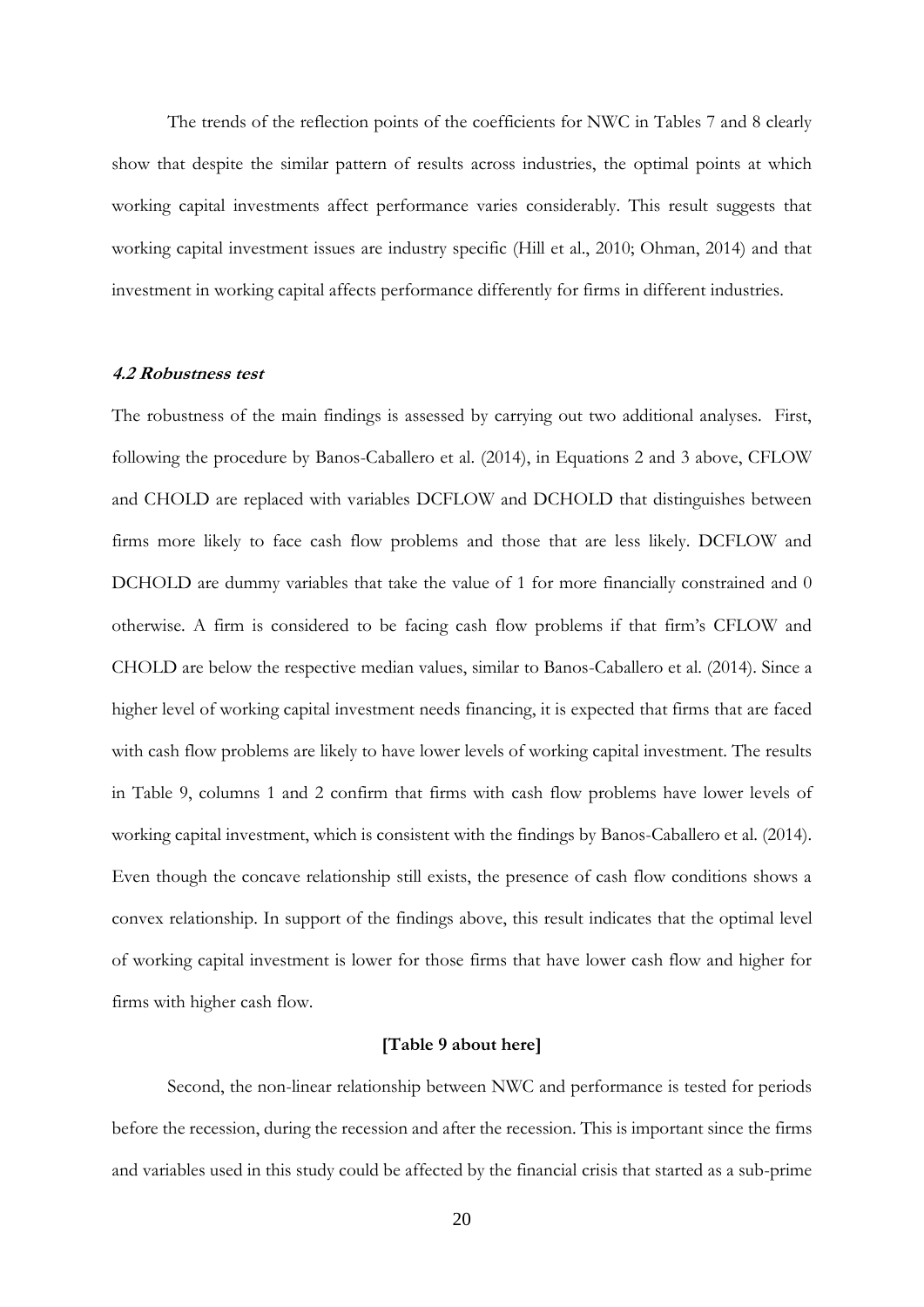crisis in 2007 but unfolded into recession in 2009. Therefore, the sample years are partitioned into three: pre-recession period is for 2004-2007; in-recession period is for 2008-2010<sup>8</sup>; and postrecession period is for 2011-2013. Columns 1 to 3 of Table 10 incorporate the interaction effects of CFLOW; whilst columns 4 to 6 include the interaction effects of CHOLD. The results show that the non-linear relationship between NWC and performance exist across different economic conditions, since the coefficients of NWC and NWC<sup>2</sup> are significantly positive and negative respectively across columns 1 to 6; and conversely the coefficients of NWC\*CFLOW and NWC\*CHOLD are negative but that of NWC<sup>2</sup>\*CFLOW and NWC<sup>2</sup>\*CHOLD are positive.

#### **[Table 10 about here]**

#### **5 Conclusions**

<u>.</u>

The paper provides empirical evidence and assessment of the relationship between NWC and performance by taking cash flow into consideration. The study is based on an unbalanced panel data of 6,926 SMEs in the UK over a ten-year period (2004-2013). The results show that NWC relationship to performance is concave, however, after taking into consideration the interaction effects of the availability of cash flow the relationship becomes convex. This indicates the importance of cash flow to firms' WCM policies. The results highlight the fact that in the event of cash flow unavailability firms should strive to reduce the investment in working capital. On the other hand, it supports the notion that firms with available cash flow should increase investment in working capital in order to improve performance. This study justifies the assertion that internally generated funds impact on firms' working capital decisions.

The results also hold when the QRATIO is used as a measure of market-based performance for quoted SMEs in the sample, which indicate that quoted firms can improve their shareholders' value by observing the optimal level of working capital investment at which performance is improved and taking into consideration cash flow. The results garnered from

<sup>8</sup> I obtain qualitatively similar results when 2007–2009 is considered to be the recession period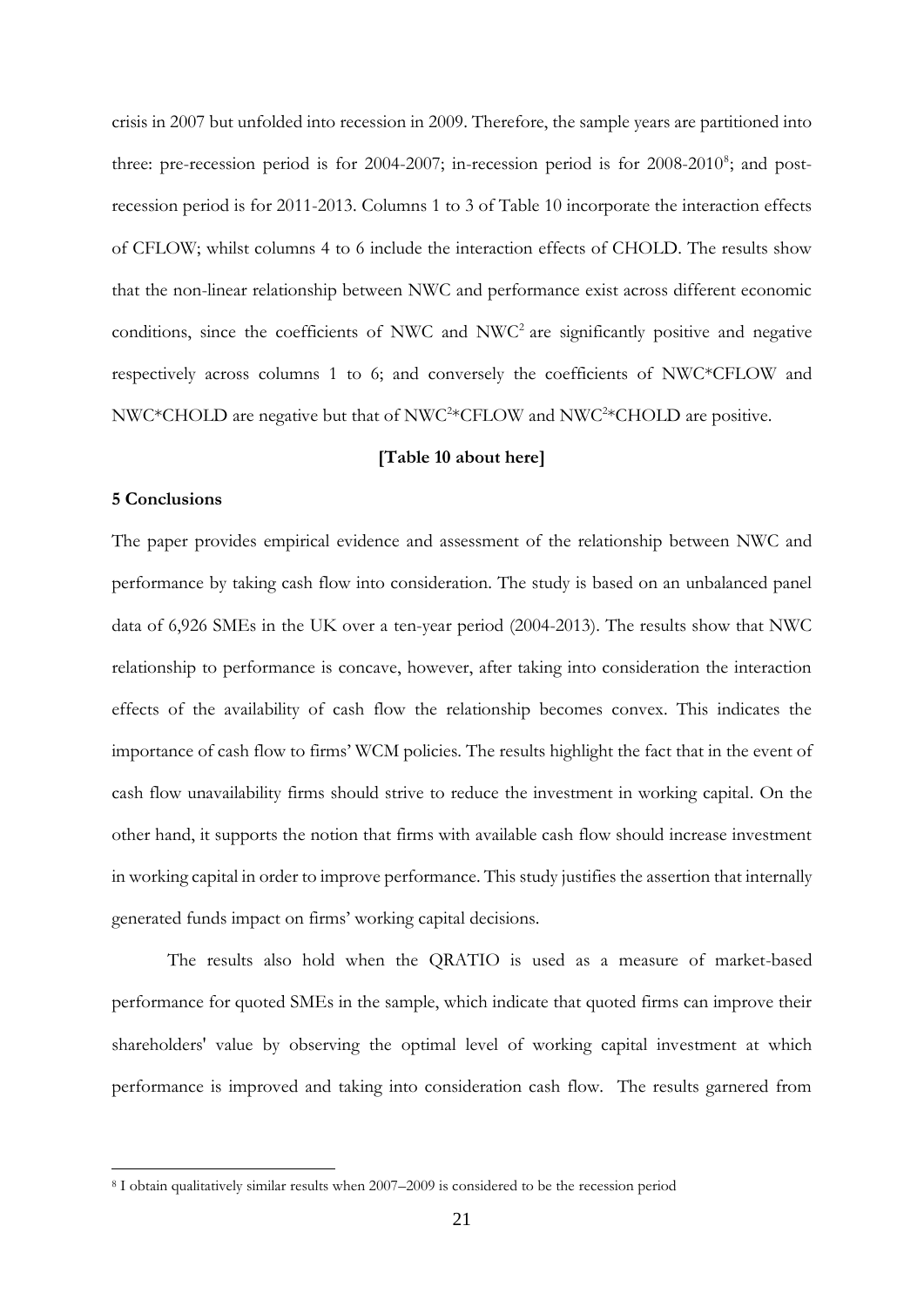running separate regressions for all eight industries also confirm a concave relationship between NWC and performance and a convex relationship when the interaction effects of cash flow is considered. The results from partitioning the total sample according to cash flow and economic conditions of firms further provide evidence of the importance of cash flow to the relationship between NWC and performance.

#### **Reference**

- Afeef, M. (2011). "Analyzing the Impact of Working Capital Management on the Profitability of SME's in Pakistan", *International Journal of Business and Social Science, 2*(22), 175 – 183.
- Aktas, N., Croci, E. and Petmezas, D. (2014). "Is working capital management value-enhancing? Evidence from firm performance and investments", *Journal of Corporate Finance*(0), Forthcoming. doi:<http://dx.doi.org/10.1016/j.jcorpfin.2014.12.008>
- Autukaite, R. and Molay, E. (2011). "*Cash holdings, working capital and firm value: Evidence from France*. Paper presented at the *International Conference of the French Finance Association* (AFFI), May.
- Baltagi, B. H. (2005). " *Econometric Analysis of Panel Data* (3rd ed.). " New York: John.
- Baños-Caballero, S., García-Teruel, P. and Martínez-Solano, P. (2012). "How does working capital management affect the profitability of Spanish SMEs?", *Small Business Economics, 39*(2), 517- 529.
- Baños-Caballero, S., García-Teruel, P. J. and Martínez-Solano, P. (2010). "Working capital management in SMEs", *Accounting and Finance, 50*(3), 511-527.
- Baños-Caballero, S., García-Teruel, P. J. and Martínez-Solano, P. (2014). "Working capital management, corporate performance and financial constraints", *Journal of Business Research, 67*(3), 332-338.
- Belghitar, Y. and Khan, J. (2013). "Governance mechanisms, investment opportunity set and SMEs cash holdings", *Small Business Economics, 40*(1), 59-72.
- Blinder, A. S. and Maccini, L. J. (1991). "The Resurgence of Inventory Research: What Have We Learned? ", *Journal of Economic Surveys, 5*(4), 291-328.
- Brennan, M. J., Maksimovics, V. and Zechner, J. (1988). "Vendor Financing", *The Journal of Finance, 43*(5), 1127-1141.
- Chiou, J. R., Cheng, L. and Wu, H. W. (2006). "The determinants of working capital management", *Journal of American Academy of Business, 10*, 149-155.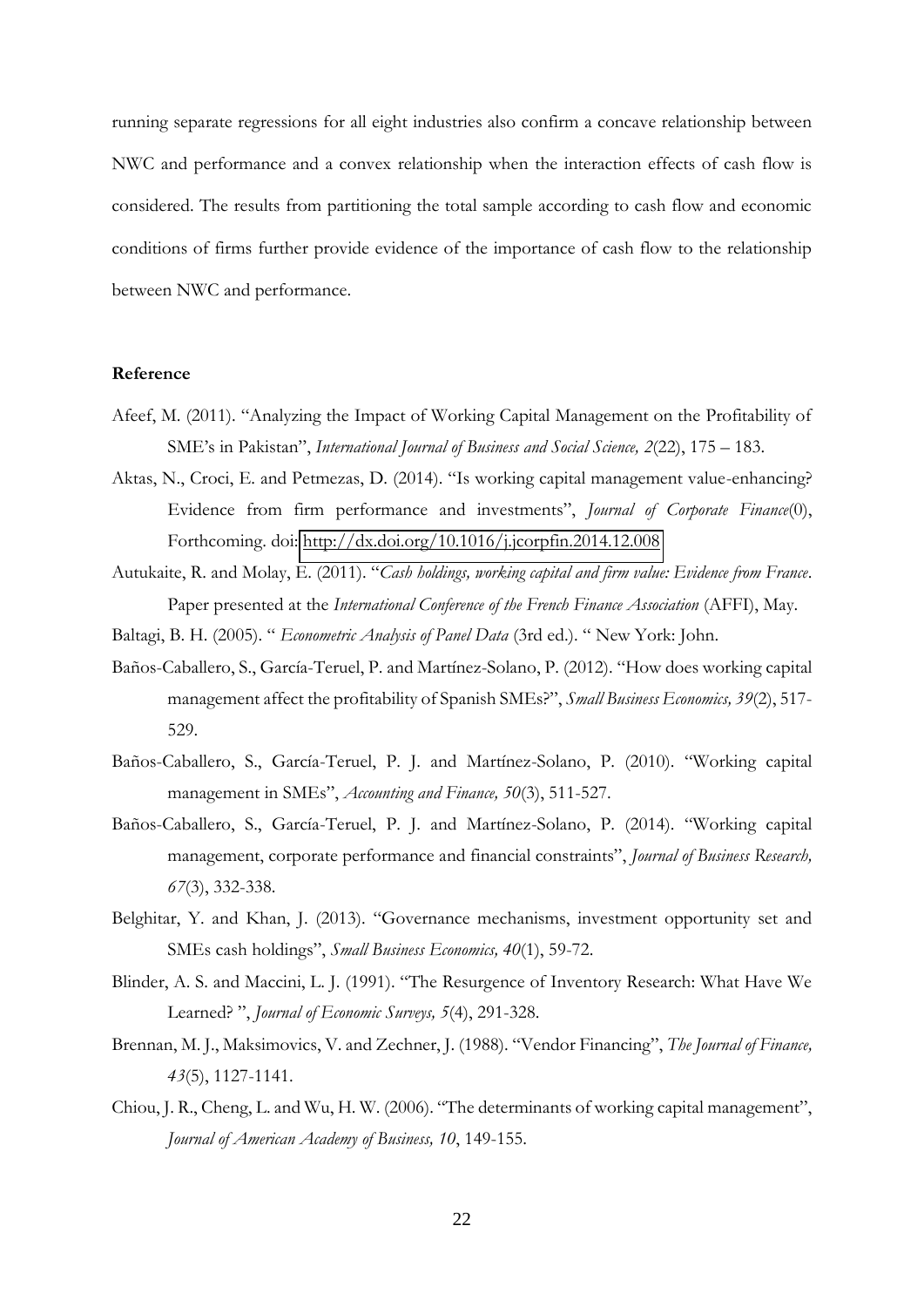- Danielson, M. and Scott, J. (2000). "Additional Evidence on the Use of Trade Credit by Small Firms: The Role of Trade Credit Discounts", *Working Paper, SSRN Electronic Library.*
- De Almeida, J. R. and Eid Jr, W. (2014). "Access to finance, working capital management and company value: Evidences from Brazilian companies listed on BMandamp; FBOVESPA", *Journal of Business Research, 67*(5), 924-934.
- Deloof, M. (2003). "Does Working Capital Management Affect Profitability of Belgian Firms?", *Journal of Business Finance and Accounting, 30*(3-4), 573-588.
- Deloof, M. and Jegers, M. (1996). "Trade Credit, Product Quality and Intragroup Trade: Some European Evidence", *Financial Management, 25*(3), 33-43.
- Emery, G. W. (1987). "An Optimal Financial Response to Variable Demand", *The Journal of Financial and Quantitative Analysis, 22*(2), 209-225.
- Faulkender, M. and Wang, R. (2006). "Corporate Financial Policy and the Value of Cash", *The Journal of Finance, 61*(4), 1957-1990.
- Fazzari, S., Hubbard, R. G. and Petersen, B. (1988). "Financing Constraints and Corporate Investment", *Brookings Papers on Economic Activity, 1*, 141-195.
- Fazzari, S. and Petersen, B. (1993). "Working Capital and Fixed Investment: New Evidence on Financing Constrains", *RAND Journal of Economics, 24*, 328-342.
- Ferreira, M. A. and Vilela, A. S. (2004). "Why Do Firms Hold Cash? Evidence from EMU Countries", *European Financial Management, 10*(2), 295-319.
- Filbeck, G. and Krueger, T. M. (2005). "An Analysis of Working Capital Management Results Across Industries", *American Journal of Business, 20*(2), 11-20.
- Ganesan, V. (2007). "An analysis of working capital management efficiency in telecommunication equipment industry", *River Academic Journal, 3*(2), 1-10.
- García-Teruel, P. J., Martínez-Solano, P. and Sánchez-Ballesta, J.P. (2014). "Supplier Financing and Earnings Quality", *Journal of Business Finance and Accounting*, n/a-n/a. doi: 10.1111/jbfa.12090
- García-Teruel, P. J. and Martínez-Solano, P. (2007). "Effects of working capital management on SME profitability", *International Journal of Managerial Finance, 3*(2), 164-177.
- Gill, A. and Shah, C. (2012). "Determinants of corporate cash holdings: Evidence from Canada", *International Journal of Economics and Finance, 4*(1), 70-79.
- Greenwald, B., Stiglitz, J. E. and Weiss, A. (1984). "Informational Imperfections in the Capital Market and Macroeconomic Fluctuations", *The American Economic Review, 74*(2), 194-199.
- Guney, Y., Ozkan, A. and Ozkan, N. (2003). "Additional international evidence on corporate cash holdings", *Working Paper (University of York). "*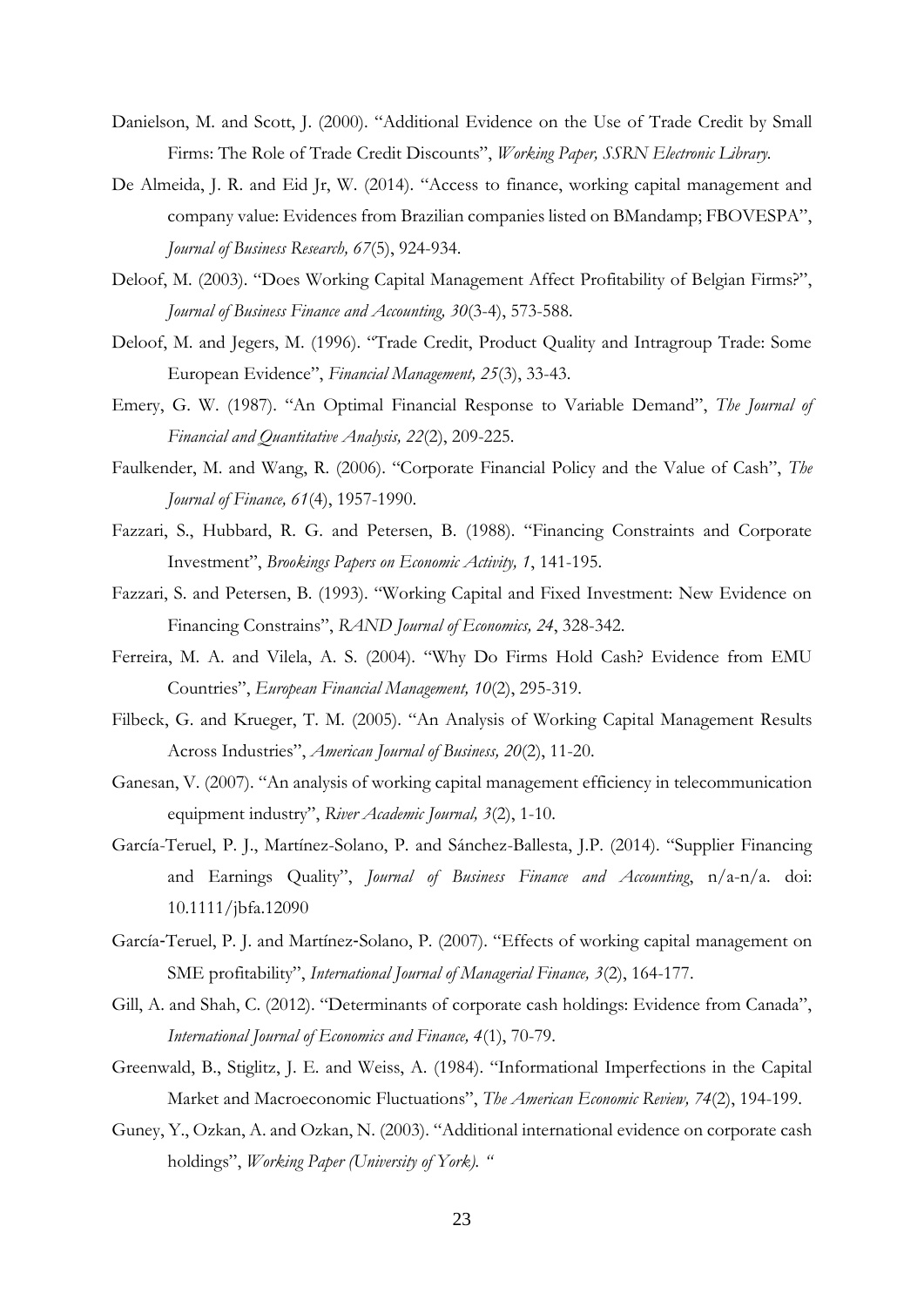- Hill, M.D., Kelly, G.W. and Highfield, M. J. (2010). "Net Operating Working Capital Behavior: A First Look", *Financial Management, 39*(2), 783-805.
- Hsiao, C. (2003). *Analysis of Panel Data* (2nd edn. ed.). Cambridge: Cambridge University Press.
- Jose, M., Lancaster, C. and Stevens, J. (1996). "Corporate returns and cash conversion cycles", *Journal of Economics and Finance, 20*(1), 33-46.
- Kieschnick, R. L., Laplante, M. and Moussawi, R. (2011). "Working Capital Management and Shareholder Wealth. *Working Paper, SSRN Electronic Library, SSRN-ID: 1431165*.
- Lee, Y. W. and Stowe, J. D. (1993). "Product Risk, Asymmetric Information and Trade Credit", *The Journal of Financial and Quantitative Analysis, 28*(2), 285-300.
- Long, M., Malitz, I. and Ravid, S. (1993). "Trade Credit, Quality Guarantees and Product Marketability", *Financial Magement, 22*(4), 117-127.
- Mantecon, T. (2008). "An analysis of the implications of uncertainty and agency problems on the wealth effects to acquirers of private firms", *Journal of Banking and Finance, 32*(5), 892-905.
- Martínez-Sola, C., García-Teruel, P. and Martínez-Solano, P. (2014). "Trade credit and SME profitability", *Small Business Economics, 42*(3), 561-577.
- Modigliani, F. and Merton, H. M. (1958). "The Cost of Capital, Corporation Finance and the Theory of Investment", *The American Economic Review, 48*(3), 261-297.
- Myers, S. C. and Majluf, N. S. (1984). "Corporate financing and investment decisions when firms have information that investors do not have", *Journal of Financial Economics, 13*(2), 187-221.
- Nazir, M. S. and Afza, T. (2009). "Impact of aggressive working capital management policy on firms' profitability", *The IUP Journal of Applied Finance, 15*(8), 19-30.
- Ng, C. K., Smith, J. K. and Smith, R. L. (1999). "Evidence on the Determinants of Credit Terms Used in Interfirm Trade", *The Journal of Finance, 54*(3), 1109-1129.
- Opler, T., Pinkowitz, L., Stulz, R. and Williamson, R. (1999). "The determinants and implications of corporate cash holdings", *Journal of Financial Economics, 52*(1), 3-46.
- Padachi, K. (2006). "Trends in working capital management and its impact on firms performance: an analysis of Mauritian small manufacturing firms", *International Review of Business Research Papers, 22*, 45-58.
- Padachi, K., Howorth, C. and Narasimhan, M.S. (2011). "*Working Capital Financing Preferences: The Case of Mauritian Manufacturing SMEs*", Paper presented at the Cambridge Business and Economics Conference, London: Cambridge.
- Peel, M. J. and Wilson, N. (1996). "Working Capital and Financial Management Practices in the Small Firm Sector", *International Small Business Journal, 14*(2), 52-68.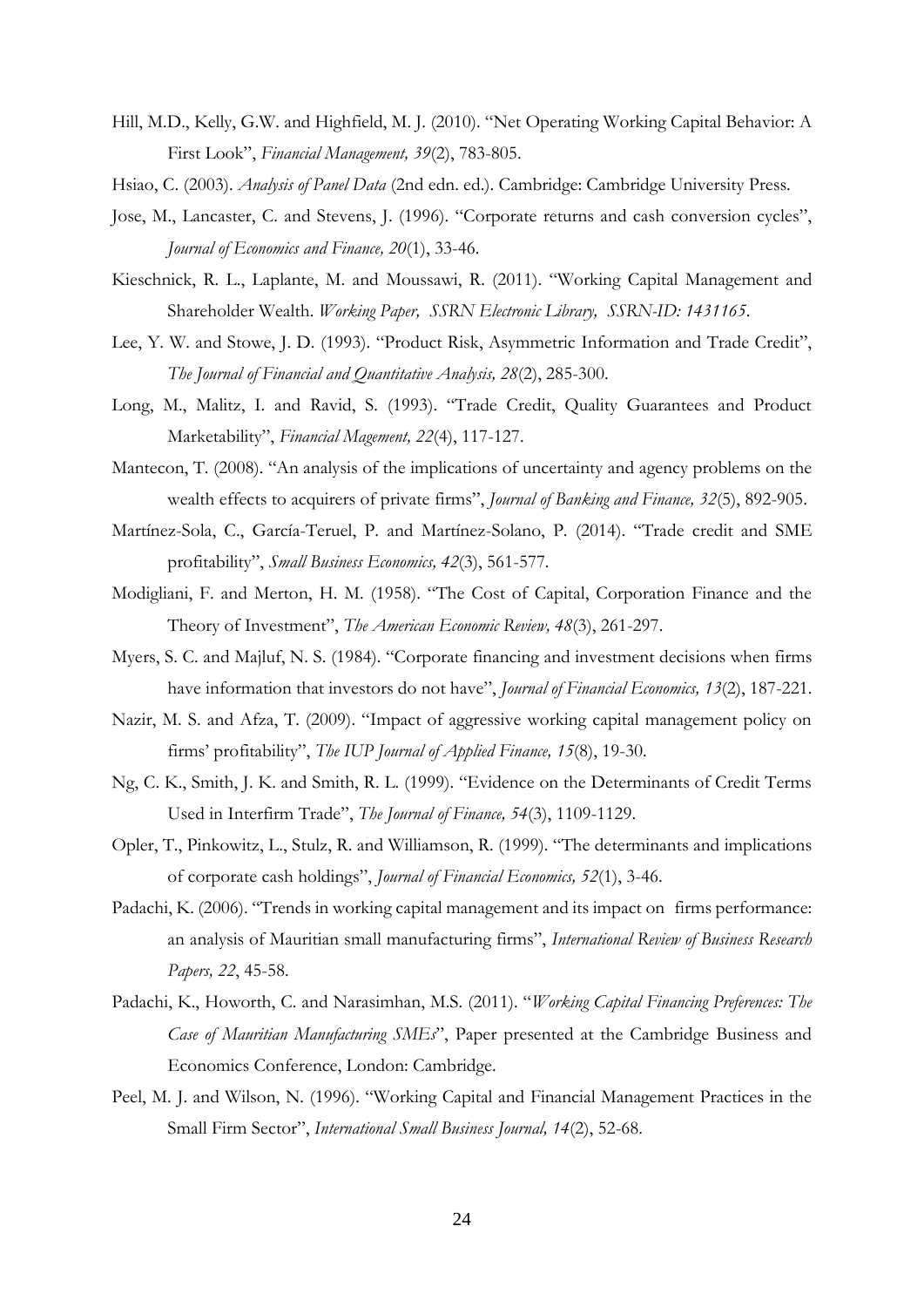- Petersen, M.A. and Rajan, R.G. (1997). "Trade credit: theories and evidence", *Review of Financial Studies, 10*(3), 661-691.
- Ramsey, J. B. (1969). "Tests for Specification Errors in Classical Linear Least-Squares Regression Analysis", *Journal of the Royal Statistical Society. Series B (Methodological), 31*(2), 350-371.
- Shin, H. and Soenen, L. (1988). "Efficiency of working capital and corporate profitability", *Financial Practice and Education, 8*(2), 37-45.
- Shipley, D. and Davies, L. (1991). "The Role and Burden-Allocation of Credit in Distribution Channels", *Journal of Marketing Channels, 1*(1), 3-22.
- Smith, K. (1980). " *Profitability versus liquidity tradeoffs in working capital management. In K.V. Smith (Ed.)*: West Publishing Company.
- Soenen, L. A. (1993). "Cash conversion cycle and corporate profitability", *Journal of Cash Management, 134*, 53-58.
- Stephen, M. and Elvis, K. (2011). "Influence of Working Capital Management on Firms Profitability: A Case of SMEs in Kenya", *International Business Management, 5*(5), 279-286.
- Tauringana, V. and Afrifa, G.A. (2013). " The relative importance of working capital management and its components to SMEs' profitability", *Journal of Small Business and Enterprise Development, 20*(3), 453-469.
- VanHorne, J. C. and Wachowiez, J. M. (2001). "*Fundamentals of Financial Management* (11th edn. ed.). New York: Prentice Hall Inc.
- Wang, Y.-J. (2002). "Liquidity management, operating performance and corporate value: evidence from Japan and Taiwan", *Journal of Multinational Financial Management, 12*(2), 159-169.
- Whited, T. M. (1992). "Debt, Liquidity Constraints and Corporate Investment: Evidence from Panel Data", *The Journal of Finance, 47*(4), 1425-1460.
- Wilner, B. S. (2000). "The Exploitation of Relationships in Financial Distress: The Case of Trade Credit", *The Journal of Finance, 55*(1), 153-178.
- Wooldridge, J. (2002). "*Econometrics analysis of cross section and Panel Data*", MIT Press.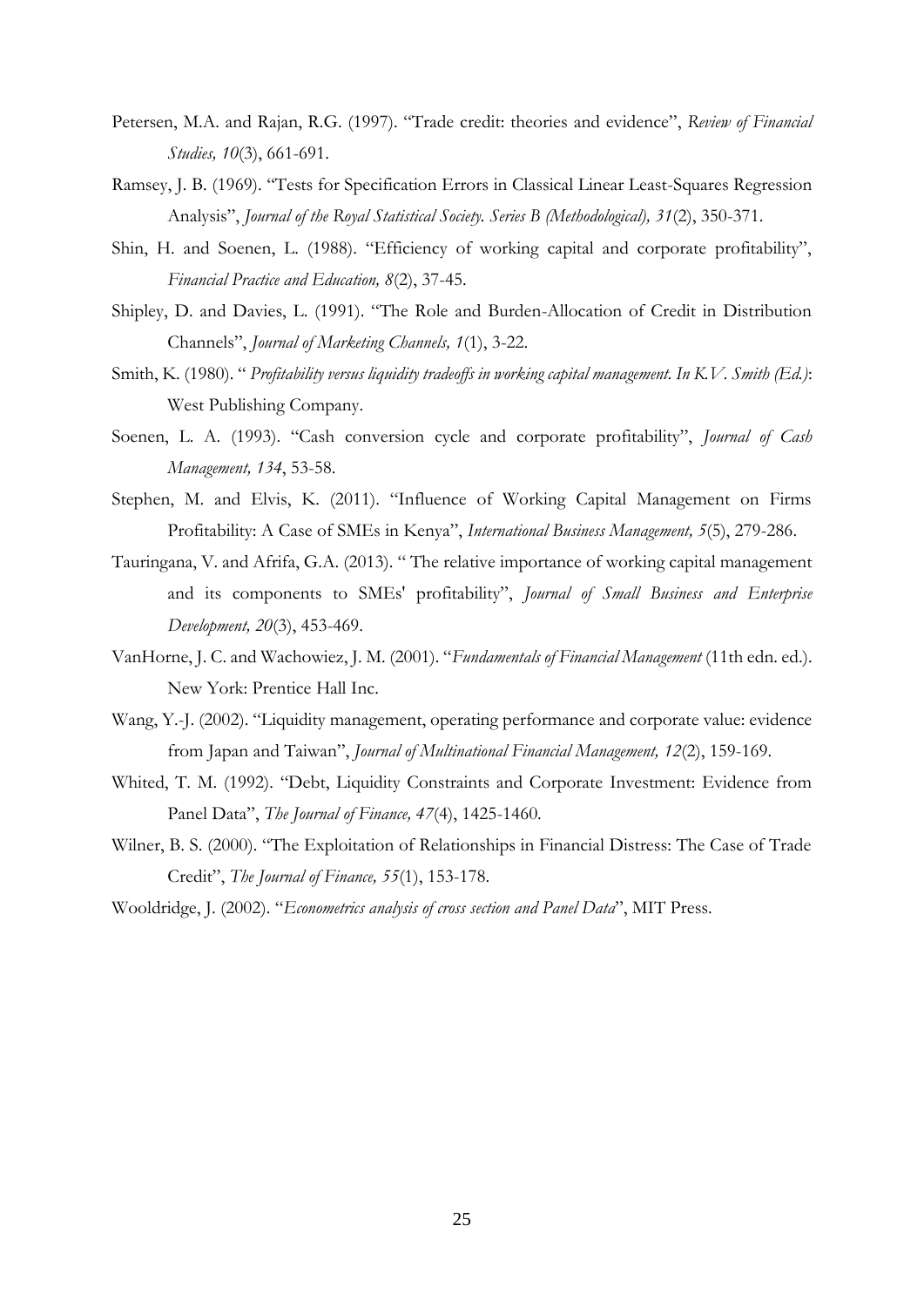| Dependent variable         | Acronym       | Description                                                                                                                                                                             |
|----------------------------|---------------|-----------------------------------------------------------------------------------------------------------------------------------------------------------------------------------------|
| Return on total assets     | <b>ROA</b>    | Earnings before interest and tax (EBIT) as a percentage<br>of total assets                                                                                                              |
| Tobin's Q ratio            | QRATIO        | Ratio of market value of equity plus the book value of<br>total assets minus the book value of equity divided by<br>the book value of total assets                                      |
| Net Working Capital        | <b>NWC</b>    | (Inventories/sales) plus (accounts receivable/sales)<br>minus (accounts payable/sales) multiplied by 100                                                                                |
| Annual Sales Growth        | <b>GROWTH</b> | percentage change in sales revenue over the previous<br>year                                                                                                                            |
| <b>Operating Cash Flow</b> | <b>CFLOW</b>  | before<br>Operating<br>depreciation<br>income<br>and<br>amortisation minus interest expense and income tax<br>expense scaled by net assets (total assets minus current<br>liabilities). |
| Cash Holdings              | <b>CHOLD</b>  | Cash and cash equivalents as a percentage of net assets<br>(total assets minus cash and short-term investments)                                                                         |
| Firm Age                   | AGE           | Number of years between incorporation and the<br>calendar year end of each firm                                                                                                         |
| Firm Size                  | <b>SIZE</b>   | Value of firms total assets in British pounds sterling                                                                                                                                  |
| Tangible Fixed Assets      | <b>ATAN</b>   | Fixed assets as a percentage of total assets                                                                                                                                            |
| Financial leverage         | <b>LEV</b>    | Debt as a percentage of total assets                                                                                                                                                    |

#### **Table 1. Summary of variables calculations and definitions**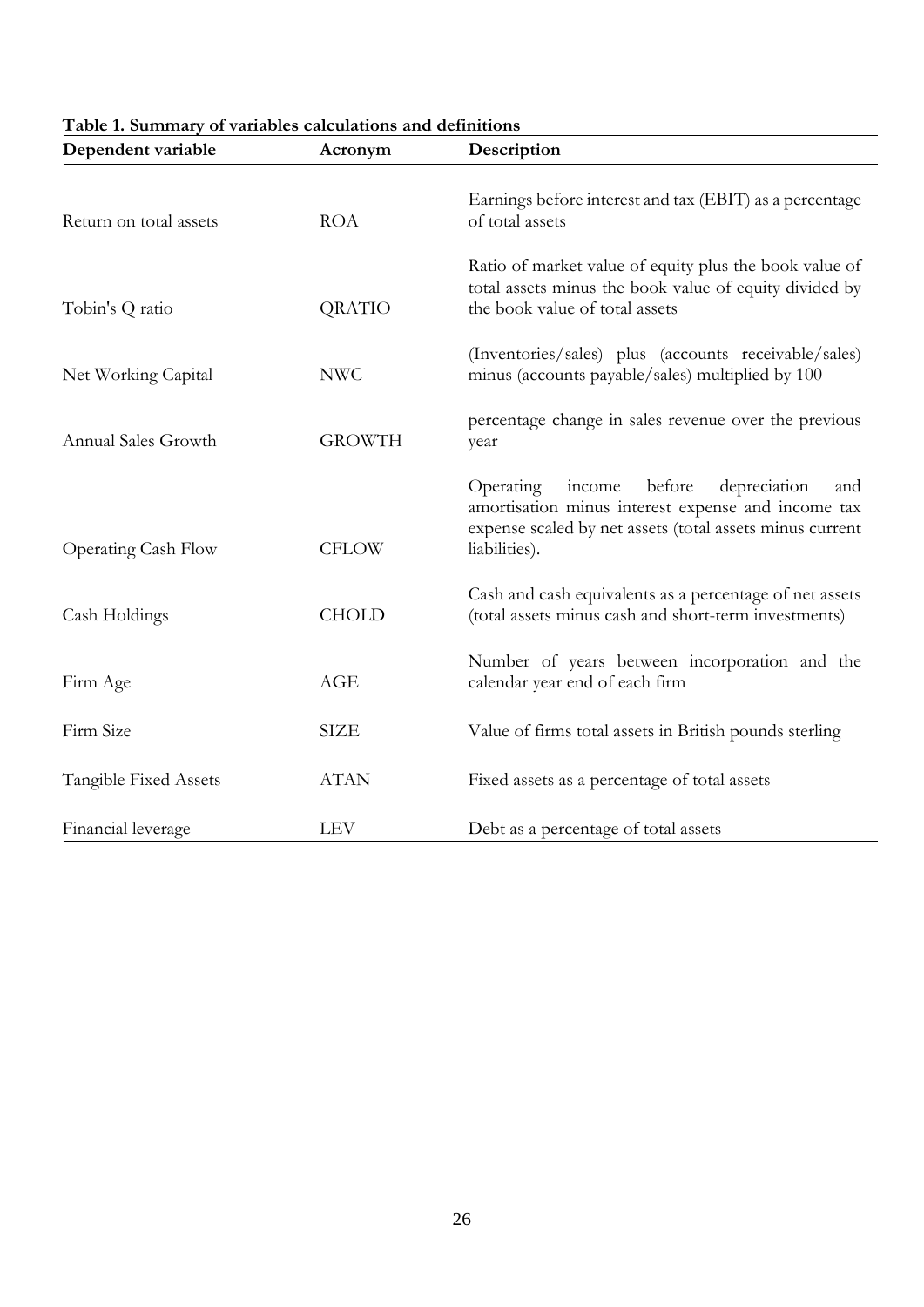#### **Table 2. Industry Distribution of Sample**

The table provides the distribution of the sample across industries for 65,244 firm–years across 6,926 unique UK SMEs over the period 2004-2013. Industry classifications follow Garcia-Teruel and Martinez-Solano (2007) indsutry classification system. ROA is the earnings before interest, tax and depreciation as a percentage of total assets. NWC is inventories plus receivables minus payables as a percentage of sales revenue. CFLOW is operating income before depreciation and amortisation minus interest expense and income tax expense scaled by net assets. CHOLD is the cash and cash equivalents as a percentage of net assets. ANOVA *(F)* is the significant variance of ROA, NWC, CFLOW, CHOLD across industries at 0.01 significant level.

| <b>INDUSTRY</b>                       |           | <b>ROA</b> <sub>t-1</sub> (%) | $NWC_{t-1}$ (%) | CFLOW $_{t-1}$ (%) | CHOLD $_{t-1}$ (%) |
|---------------------------------------|-----------|-------------------------------|-----------------|--------------------|--------------------|
| <b>AGRICULTURE</b>                    |           |                               |                 |                    |                    |
|                                       | Mean      | 5.5080                        | 13.8862         | 3.2418             | 4.1545             |
|                                       | Std. Dev. | 3.2057                        | 16.0163         | 7.2332             | 4.4491             |
| <b>MINING</b>                         |           |                               |                 |                    |                    |
|                                       | Mean      | 7.7675                        | 18.4528         | 5.0720             | 6.4496             |
|                                       | Std. Dev. | 4.4351                        | 18.9206         | 8.1812             | 9.1348             |
| <b>MANUFACTURING</b>                  |           |                               |                 |                    |                    |
|                                       | Mean      | 9.1740                        | 17.9935         | 6.4018             | 6.1810             |
|                                       | Std. Dev. | 8.3709                        | 16.8574         | 5.1948             | 9.1253             |
| CONSTRUCTION                          |           |                               |                 |                    |                    |
|                                       | Mean      | 7.0035                        | 16.9410         | 6.8728             | 9.9869             |
|                                       | Std. Dev. | 4.5744                        | 13.2720         | 4.3064             | 8.3782             |
| WHOLESALE                             |           |                               |                 |                    |                    |
|                                       | Mean      | 9.9094                        | 19.6778         | 7.4827             | 11.9883            |
|                                       | Std. Dev. | 8.0882                        | 14.4476         | 7.1760             | 16.3430            |
| <b>RETAIL</b>                         |           |                               |                 |                    |                    |
|                                       | Mean      | 6.5338                        | 17.0312         | 2.4869             | 3.6869             |
|                                       | Std. Dev. | 3.7341                        | 13.2249         | 3.4843             | 4.7042             |
| <b>SERVICES</b>                       |           |                               |                 |                    |                    |
|                                       | Mean      | 7.0331                        | 14.1071         | 1.2821             | 2.8609             |
|                                       | Std. Dev. | 2.6285                        | 35.1850         | 3.3011             | 1.7788             |
| <b>TRANSPORT</b><br><b>AND PUBLIC</b> |           |                               |                 |                    |                    |
|                                       | Mean      | 3.8424                        | 11.8334         | 0.1499             | 5.6765             |
|                                       | Std. Dev. | 2.0998                        | 10.4456         | 1.8850             | 9.0228             |
| <b>ANOVA</b>                          |           | 0.0000                        | 0.0000          | 0.0000             | 0.0000             |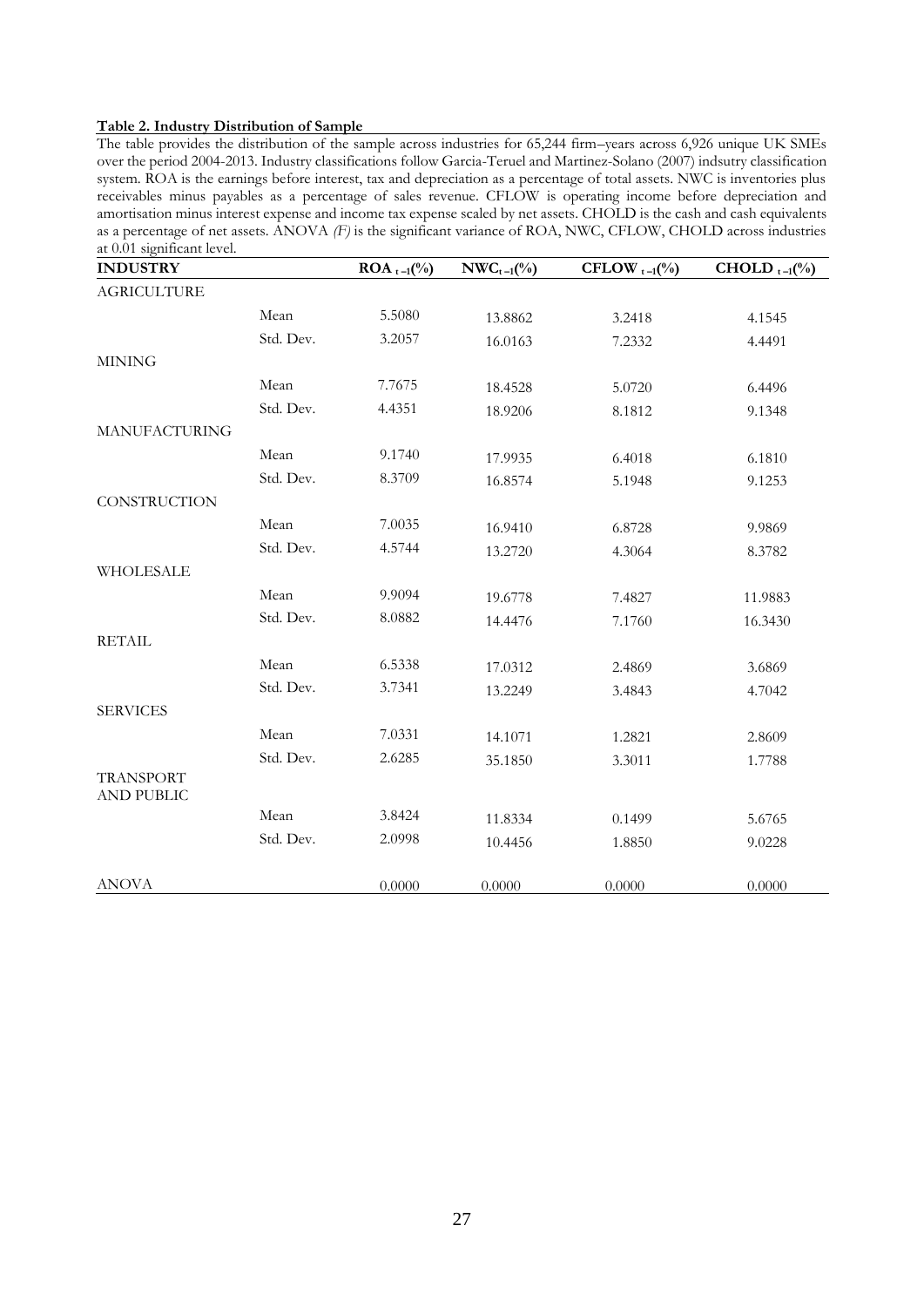#### **Table 3. Descriptive Statistics**

The table provides the sample characteristics of 65,244 firm-years across 6,926 unique UK SMEs over the period 2004-2013. ROA is the earnings before interest, tax and depreciation as a percentage of total assets. QRATIO is the ratio of market value of equity plus the book value of total assets minus the book value of equity divided by the book value of total assets. NWC is inventories plus receivables minus payables as a percentage of sales revenue. CFLOW is operating income before depreciation and amortisation minus interest expense and income tax expense scaled by net assets. CHOLD is the cash and cash equivalents as a percentage of net assets. GROWTH is the percentage chagne in sales revenue over the previous year. AGE is the number of years between incorporation and the calendar year end of each firm. SIZE is the value of firms total assets in British pounds sterling. ATAN is the fixed assets as a percentage of total assets. LEV is the debt as a percentage of total assets.

| <b>Variables</b>                                   | Obs.   | Mean    | <b>Std Dev</b> | perc 25   | Median  | perc 75 |
|----------------------------------------------------|--------|---------|----------------|-----------|---------|---------|
| $ROA$ <sup>(%)</sup>                               | 61,909 | 6.6162  | 4.6421         | 0.5940    | 5.4170  | 13.3400 |
| QRATIO(ratio)                                      | 2,193  | 1.4038  | 1.3894         | 0.3653    | 0.8729  | 1.8255  |
| $NWC_{t-1}(\%)$                                    | 65,244 | 16.2404 | 15.9905        | $-1.4417$ | 4.6197  | 68.0742 |
| $GROWTH_{t-1}(\%)$                                 | 60,998 | 8.7019  | 4.9203         | $-4.9380$ | 5.4976  | 18.1334 |
| $\text{CFLOW}_{t-1}(\%)$                           | 60,872 | 4.1240  | 5.0953         | 2.5890    | 5.6007  | 10.7109 |
| $CHOLD_{t-1}(\%)$                                  | 61,017 | 6.3731  | 7.8670         | 0.7782    | 1.1728  | 19.3597 |
| $AGE_{t-1}(years)$                                 | 65,244 | 19.7171 | 21.0201        | 6.0603    | 12.9260 | 45.4932 |
| $\text{SIZE}_{t-1}(\text{\textsterling} \text{M})$ | 65,244 | 9.6600  | 6.6500         | 4.4400    | 7.8100  | 13.8500 |
| $ATAN_{t-1}(\%)$                                   | 59,972 | 28.6610 | 28.6943        | 4.1424    | 18.8020 | 46.3855 |
| $LEV_{t-1}(\%)$                                    | 61,912 | 23.6234 | 9.6959         | 0.8201    | 19.0722 | 73.9517 |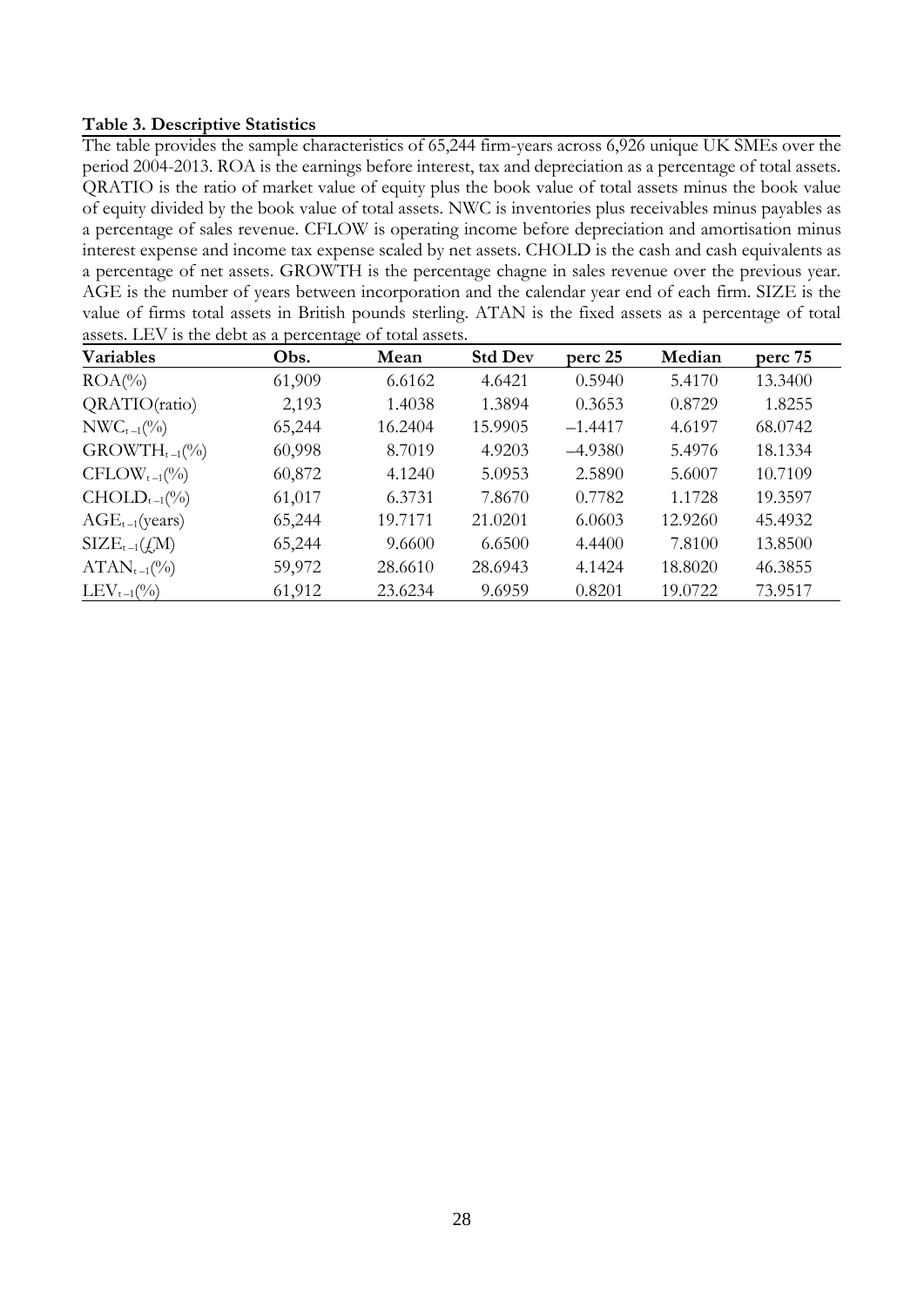#### **Table 4. Pearson Correlation Coefficients**

The table provides Pearson correlation coefficients for the 65,244 firm-years across 6,926 unique UK SMEs over the period 2004-2013. ROA is the earnings before interest, tax and depreciation as a percentage of total assets. QRATIO is the ratio of market value of equity plus the book value of total assets minus the book value of equity divided by the book value of total assets. NWC is inventories plus receivables minus payables as a percentage of sales revenue. CFLOW is operating income before depreciation and amortisation minus interest expense and income tax expense scaled by net assets. CHOLD is the cash and cash equivalents as a percentage of net assets. GROWTH is the percentage chagne in sales revenue over the previous year. AGE is the natural log of the years between incorporation and the calendar year end of each firm. SIZE is the natural log of firms total assets. ATAN is the fixed assets as a percentage of total assets. LEV is the debt as a percentage of total assets. *p* –values are below coefficients.

| Variables                | <b>ROA</b> | <b>QRATIO</b> | <b>NWC</b> | <b>CFLOW</b> | <b>CHOLD</b> | <b>GROWTH</b> | AGE     | <b>SIZE</b> | <b>ATAN</b> | <b>LEV</b> |
|--------------------------|------------|---------------|------------|--------------|--------------|---------------|---------|-------------|-------------|------------|
|                          |            |               |            |              |              |               |         |             |             |            |
| $ROA(^{0}_{0})$          | 1.00       |               |            |              |              |               |         |             |             |            |
|                          |            |               |            |              |              |               |         |             |             |            |
| QRATIO (ratio)           | 0.02       | 1.00          |            |              |              |               |         |             |             |            |
|                          | 0.00       |               |            |              |              |               |         |             |             |            |
| $NWC_{t-1}(\%)$          | $-0.09$    | $-0.10$       | 1.00       |              |              |               |         |             |             |            |
|                          | 0.00       | 0.00          |            |              |              |               |         |             |             |            |
| $\text{CFLOW}_{t-1}$ (%) | 0.22       | 0.23          | 0.01       | 1.00         |              |               |         |             |             |            |
|                          | 0.00       | 0.00          | 0.00       |              |              |               |         |             |             |            |
| $CHOLD_{t-1}(\%)$        | 0.15       | 0.17          | 0.03       | 1.00         | 1.00         |               |         |             |             |            |
|                          | 0.00       | 0.00          | 0.00       | 0.01         |              |               |         |             |             |            |
| $GROWTH_{t-1}(\%)$       | 0.33       | 0.29          | 0.11       | $-0.08$      | $-0.32$      | 1.00          |         |             |             |            |
|                          | 0.00       | 0.00          | 0.00       | 0.00         | 0.01         |               |         |             |             |            |
| $AGE_{t-1}(years)$       | 0.00       | 0.29          | $-0.05$    | $-0.09$      | $-0.02$      | $-0.02$       | 1.00    |             |             |            |
|                          | 0.13       | 0.01          | 0.06       | 0.02         | 0.34         | 0.39          |         |             |             |            |
| $\text{SIZE}_{t-1}(\% )$ | $-0.04$    | $-0.06$       | $-0.00$    | $-0.07$      | $-0.04$      | $-0.12$       | 0.02    | 1.00        |             |            |
|                          | 0.00       | 0.00          | 0.36       | 0.00         | 0.14         | 0.00          | 0.00    |             |             |            |
| $ATAN_{t-1}(\%)$         | $-0.14$    | $-0.31$       | $-0.09$    | $-0.22$      | $-0.03$      | $-0.32$       | $-0.10$ | 0.33        | 1.00        |            |
|                          | 0.00       | 0.00          | 0.00       | 0.00         | 0.28         | 0.00          | 0.00    | 0.00        |             |            |
| $LEV_{t-1}(\%)$          | $-0.14$    | $-0.25$       | $-0.13$    | $-0.12$      | $-0.02$      | 0.00          | $-0.04$ | $-0.06$     | 0.00        | 1.00       |
|                          | 0.00       | 0.00          | 0.00       | 0.00         | 0.00         | 0.10          | 0.20    | 0.02        | 0.73        |            |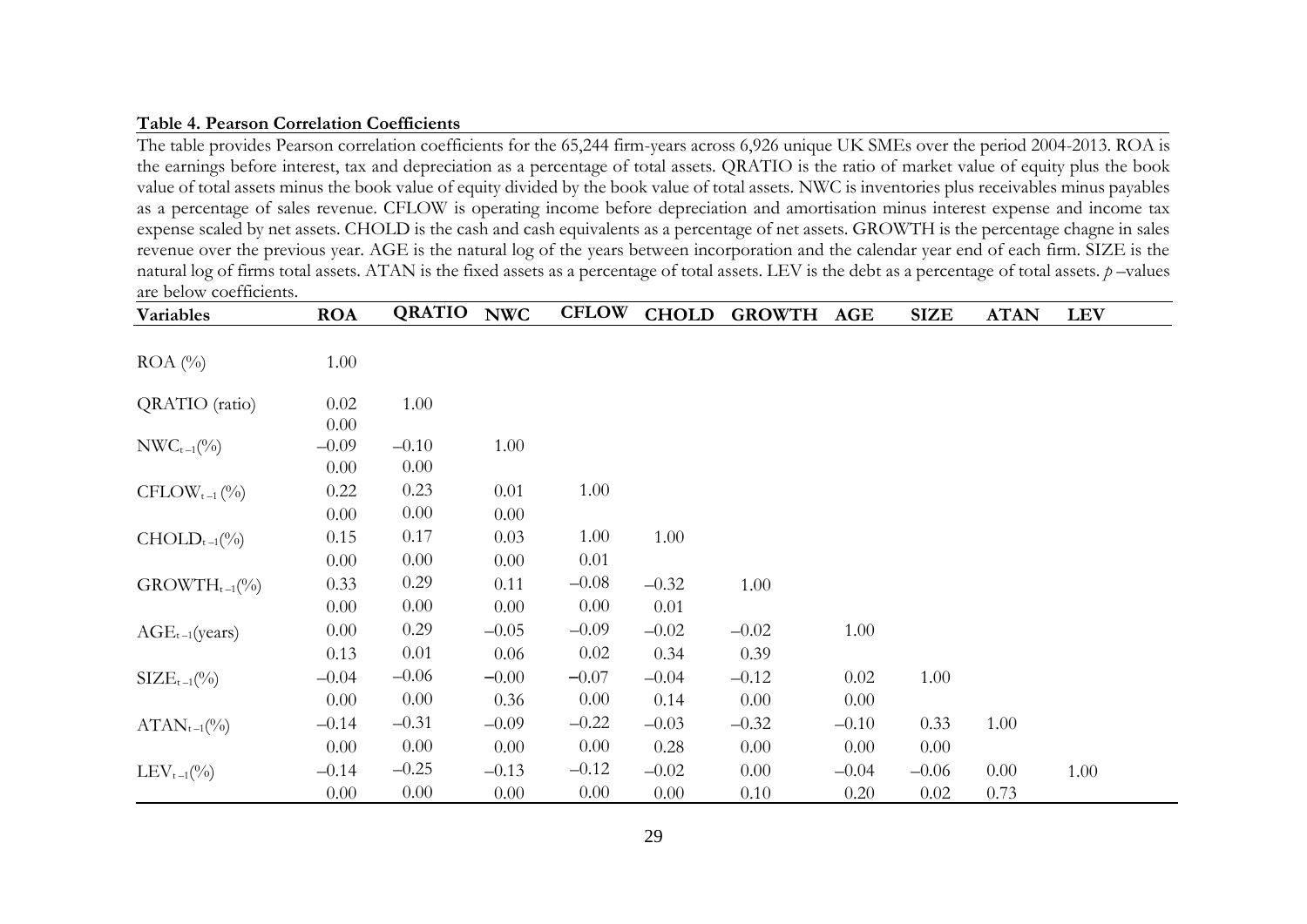#### **Table 5. Return on Assets, Cash Availability and Net Working Capital**

This table presents firm fixed effects regression with ROA as the dependent variable. ROA is the earnings before interest, tax and depreciation as a percentage of total assets. NWC is inventories plus receivables minus payables as a percentage of sales revenue. CFLOW is operating income before depreciation and amortisation minus interest expense and income tax expense scaled by net assets. CHOLD is the cash and cash equivalents as a percentage of net assets. GROWTH is the percentage change in sales revenue over the previous year. AGE is the natural log of the years between incorporation and the calendar year end of each firm. SIZE is the natural log of firms total assets. ATAN is the finxed assets as a percentage of total assets. LEV is the debt as a percentage of total assets. The sample consists of 65,244 firm-years across 6,926 unique UK SMEs over the period 2004-2013. *t*–values are in parentheses below coefficients.

|                          | (1)          | (2)          | (3)          | (4)         | (5)          | (6)          |
|--------------------------|--------------|--------------|--------------|-------------|--------------|--------------|
| $NWC_{t-1}$ (%)          | $0.0126**$   |              | $0.0855**$   | $0.0105***$ |              | $0.0865***$  |
|                          | (2.79)       |              | (3.27)       | (4.62)      |              | (3.45)       |
| $NWC_{t-1}$ (%)          | $-0.0338***$ |              | $-0.0684**$  | $-0.0261**$ |              | $-0.0696***$ |
|                          | $(-4.46)$    |              | $(-3.44)$    | $(-2.61)$   |              | $(-4.84)$    |
| $NWC*CFLOW_{t-1}$ (%)    |              | $-0.0108***$ | $-0.0196***$ |             |              |              |
|                          |              | $(-4.06)$    | $(-4.30)$    |             |              |              |
| $NWC2*CFLOWt-1(%)$       |              | $0.0207***$  | $0.0351***$  |             |              |              |
|                          |              | (4.15)       | (4.58)       |             |              |              |
| $NWC*CHOLD_{t-1}(\%)$    |              |              |              |             | $-0.0109**$  | $-0.0151***$ |
|                          |              |              |              |             | $(-3.17)$    | $(-4.71)$    |
| $NWC2*CHOLDt-1(%)$       |              |              |              |             | $0.0200***$  | $0.0264***$  |
|                          |              |              |              |             | (4.44)       | (4.03)       |
| $\text{CFLOW}_{t-1}(\%)$ | $0.0806***$  | $0.0811***$  | $0.0771***$  |             |              |              |
|                          | (4.59)       | (4.48)       | (4.24)       |             |              |              |
| $CHOLD_{t-1}(\%)$        |              |              |              | $0.0316***$ | $0.0348***$  | $0.0151***$  |
|                          |              |              |              | (4.42)      | (4.07)       | (4.82)       |
| $GROWTH_{t-1}(\%)$       | $0.0538**$   | $0.0520**$   | $0.0525**$   | $0.0616***$ | $0.0625***$  | $0.0616***$  |
|                          | (2.88)       | (2.79)       | (2.81)       | (3.79)      | (3.84)       | (3.79)       |
| $AGE_{t-1}(years)$       | 0.0304       | 0.0301       | 0.0299       | 0.0328      | 0.0343       | 0.0332       |
|                          | (0.83)       | (0.82)       | (0.82)       | (0.90)      | (0.94)       | (0.91)       |
| $SIZE_{t-1}(log)$        | $-0.156*$    | $-0.168*$    | $-0.147*$    | $-0.222**$  | $-0.254***$  | $-0.225**$   |
|                          | $(-2.05)$    | $(-2.20)$    | $(-2.22)$    | $(-3.12)$   | $(-3.58)$    | $(-3.15)$    |
| $ATAN_{t-1}(\%)$         | $-0.0385***$ | $-0.0736***$ | $-0.0403***$ | $-0.973**$  | $-0.0491***$ | $-0.995**$   |
|                          | $(-4.38)$    | $(-6.00)$    | $(-4.44)$    | $(-2.97)$   | $(-5.04)$    | $(-3.03)$    |
| $LEV_{t-1}(\%)$          | $-0.101$     | $-0.0642$    | $-0.0948$    | $-0.171$    | $-0.188$     | $-0.172$     |
|                          | $(-0.80)$    | $(-0.51)$    | $(-0.75)$    | $(-1.28)$   | $(-1.44)$    | $(-1.28)$    |
| $\mathsf C$              | $9.572***$   | $10.03***$   | 9.472***     | $9.657***$  | $10.53***$   | 9.713***     |
|                          | (12.81)      | (13.77)      | (12.65)      | (13.20)     | (15.11)      | (13.20)      |
| R-squared                | 0.2214       | 0.2315       | 0.2159       | 0.2505      | 0.2462       | 0.2611       |
| Hausman                  | 0.0000       | 0.0000       | 0.0000       | 0.0000      | 0.0000       | 0.0000       |
| Observation              | 56,793       | 56,793       | 56,793       | 57,172      | 57,172       | 57,172       |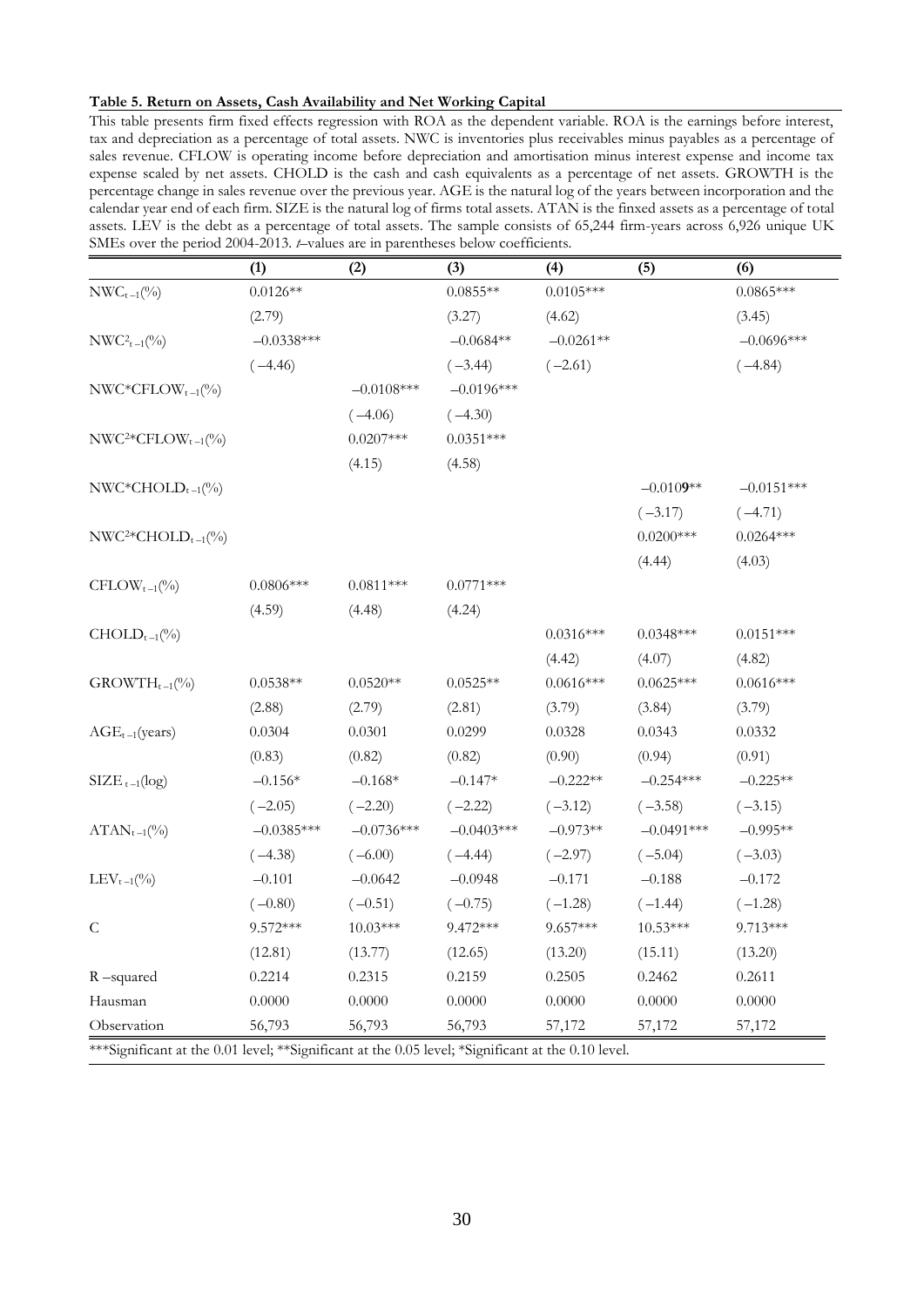#### **Table 6. Tobin's Q Ratio, Cash Availabilty and Net Working Capital**

This table presents firm fixed effects regression with QRATIO as the dependent variable. QRATIO is the ratio of market value of equity plus the book value of total assets minus the book value of equity divided by the book value of total assets. NWC is inventories plus receivables minus payables as a percentage of sales revenue. CFLOW is operating income before depreciation and amortisation minus interest expense and income tax expense scaled by net assets. CHOLD is the cash and cash equivalents as a percentage of net assets. GROWTH is the percentage chagne in sales revenue over the previous year. AGE is the natural log of the years between incorporation and the calendar year end of each firm. SIZE is the natural log of firms total assets. ATAN is the finxed assets as a percentage of total assets. LEV is the debt as a percentage of total assets. The sample consists of 65,244 firm-years across 6,926 unique UK SMEs over the period 2004-2013. *t-*values are in parentheses below coefficients.

|                           | (1)          | $\overline{(2)}$ | $\overline{(3)}$ | $\overline{(4)}$ | $\overline{(5)}$ | $\overline{(6)}$ |
|---------------------------|--------------|------------------|------------------|------------------|------------------|------------------|
| $NWC_{t-1}$ (%)           | $0.0435*$    |                  | $0.502*$         | $0.0213**$       |                  | $0.0825***$      |
|                           | (1.22)       |                  | (1.027)          | (3.03)           |                  | (4.89)           |
| $NWC_{t-1}(\%)$           | $-0.0687*$   |                  | $-0.0865***$     | $-0.0111***$     |                  | $-0.0560***$     |
|                           | $(-1.60)$    |                  | $(-5.43)$        | $(-4.72)$        |                  | $(-4.82)$        |
| $NWC*CFLOW_{t-1}$ (%)     |              | $-0.097***$      | $-0.081***$      |                  |                  |                  |
|                           |              | $(-5.63)$        | $(-5.69)$        |                  |                  |                  |
| $NWC2*CFLOWt-1(%)$        |              | $0.051***$       | $0.053***$       |                  |                  |                  |
|                           |              | (5.78)           | (5.54)           |                  |                  |                  |
| $NWC*CHOLD_{t-1}(\%)$     |              |                  |                  |                  | $-0.0928***$     | $-0.017***$      |
|                           |              |                  |                  |                  | $(-5.20)$        | $(-4.39)$        |
| $NWC2*CHOLDt-1(0/0)$      |              |                  |                  |                  | $0.0858***$      | $0.0544***$      |
|                           |              |                  |                  |                  | (5.09)           | (5.04)           |
| $\text{CFLOW}_{t-1}(\%)$  | $0.0261***$  | $0.048***$       | $0.068***$       |                  |                  |                  |
|                           | (5.25)       | (4.99)           | (5.00)           |                  |                  |                  |
| $CHOLD_{t-1}(\%)$         |              |                  |                  | $0.0233***$      | $0.015***$       | $0.0933***$      |
|                           |              |                  |                  | (4.19)           | (5.31)           | (5.13)           |
| $\text{GROWTH}_{t-1}(\%)$ | $0.0235***$  | $0.0317***$      | $0.0356***$      | $0.0240***$      | $0.0184***$      | $0.0288***$      |
|                           | (5.38)       | (5.43)           | (5.44)           | (4.72)           | (5.68)           | (4.75)           |
| $AGE_{t-1}(log)$          | 0.0235       | 0.0291           | 0.0293           | 0.0637           | 0.0647           | 0.0636           |
|                           | (0.55)       | (0.68)           | (0.68)           | (1.59)           | (1.61)           | (1.58)           |
| $\text{SIZE}_{t-1}(\log)$ | $-0.0193***$ | $-0.0341***$     | $-0.0338***$     | $-0.128***$      | $-0.171***$      | $-0.121***$      |
|                           | $(-5.50)$    | $(-5.68)$        | $(-5.67)$        | $(-4.16)$        | $(-5.21)$        | $(-4.15)$        |
| $ATAN_{t-1}(\%)$          | $-0.083***$  | $-0.067***$      | $-0.099***$      | $-0.010***$      | $-0.001***$      | $-0.016***$      |
|                           | $(-5.00)$    | $(-5.73)$        | $(-5.05)$        | $(-4.81)$        | $(-5.42)$        | $(-4.82)$        |
| $LEV_{t-1}(\%)$           | $-0.0124$    | $-0.0499$        | $-0.0626$        | $-0.0398*$       | $-0.0190*$       | $-0.0498*$       |
|                           | $(-0.55)$    | $(-0.64)$        | $(-0.67)$        | $(-2.08)$        | $(-2.02)$        | $(-2.10)$        |
| $\mathsf C$               | 7.381***     | 8.756***         | 9.159***         | $4.160***$       | 3.459***         | 4.360***         |
|                           | (5.87)       | (6.04)           | (6.08)           | (4.47)           | (5.40)           | (5.49)           |
| R-squared                 | 0.1421       | 0.1445           | 0.1623           | 0.1701           | 0.1678           | 0.2067           |
| Observation               | 1664         | 1664             | 1664             | 1737             | 1737             | 1737             |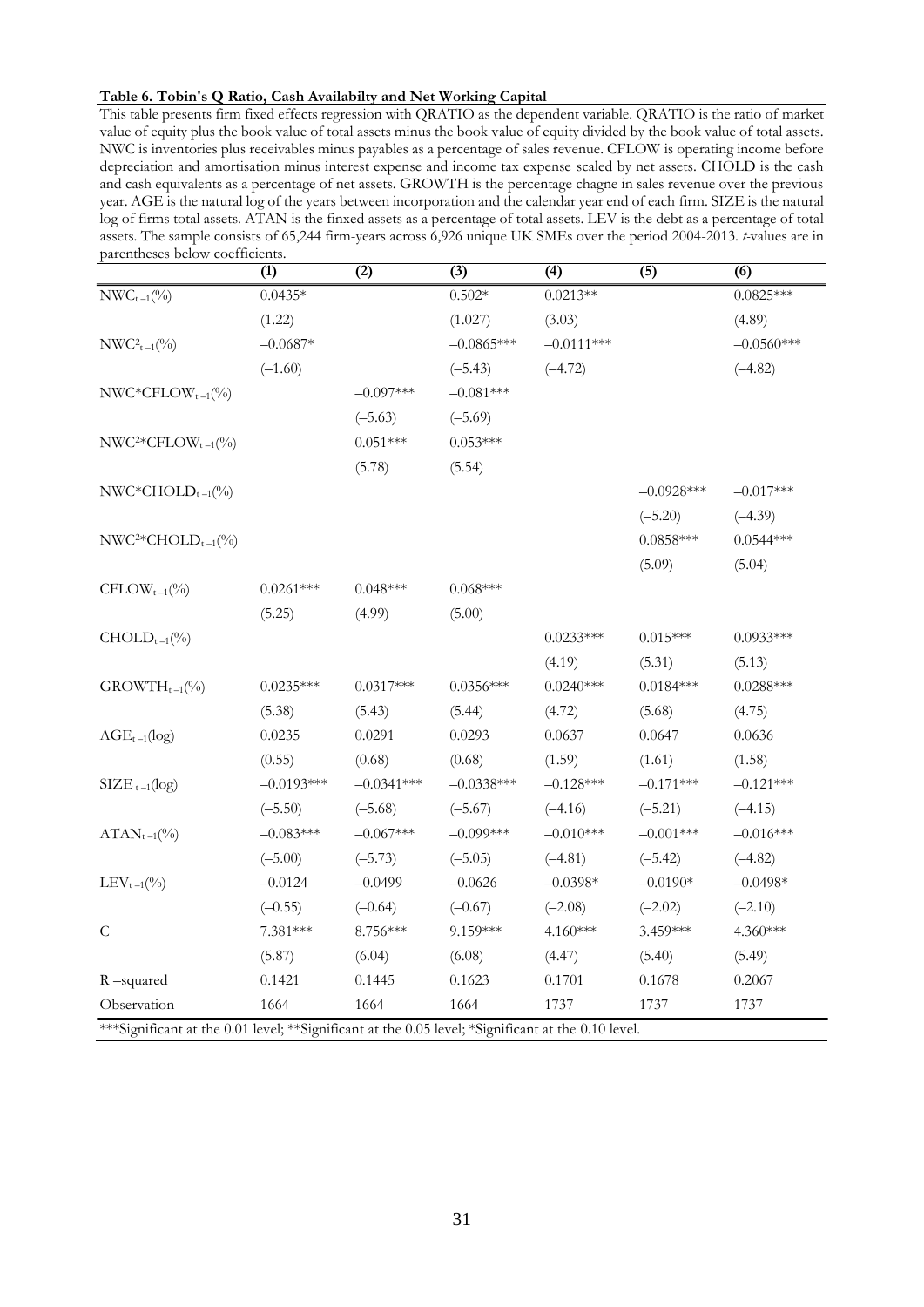#### **Table 7. Return on Assets, Cash Flow and Net Working Capital: Conditional on Industry Classification**

This table presents firm fixed effects regression with ROA as the dependent variable. ROA is the earnings before interest, tax and depreciation as a percentage of total assets. NWC is inventories plus receivables minus payables as a percentage of sales revenue. CFLOW is operating income before depreciation and amortisation minus interest expense and income tax expense scaled by net assets. CHOLD is the cash and cash equivalents as a percentage of net assets. GROWTH is the percentage chagne in sales revenue over the previous year. AGE is the natural log of the years between incorporation and the calendar year end of each firm. SIZE is the natural log of firms total assets. ATAN is the finxed assets as a percentage of total assets. LEV is the debt as a percentage of total assets. The sample consists of 65,244 firm-years across 6,926 unique UK SMEs over the period 2004-2013. *t*-values are in parentheses below coefficients.

|                       | Agriculture  | Mining       | Manufacturing | Construction | Wholesale    | Retail       | <b>Services</b> | TransandPublic |
|-----------------------|--------------|--------------|---------------|--------------|--------------|--------------|-----------------|----------------|
| $NWC_{t-1}$ (%)       | $0.0647*$    | $0.0540**$   | $0.0647***$   | $0.0826*$    | $0.0465***$  | $0.0116***$  | $0.0442***$     | $0.0470**$     |
|                       | (1.78)       | (3.03)       | (4.29)        | (2.05)       | (4.52)       | (4.51)       | (4.29)          | (2.67)         |
| $NWC^{2}t_{-1}$ (%)   | $-0.0640**$  | $-0.0333***$ | $-0.0640*$    | $-0.0637***$ | $-0.0276***$ | $-0.0196***$ | $-0.0347***$    | $-0.0843***$   |
|                       | $(-2.79)$    | $(-3.36)$    | $(-1.59)$     | $(-4.73)$    | $(-4.19)$    | $(-4.57)$    | $(-4.27)$       | $(-4.33)$      |
| $NWC*CFLOW_{t-1}$ (%) | $-0.0132***$ | $-0.118***$  | $-0.0308***$  | $-0.0280**$  | $-0.0191***$ | $-0.0623***$ | $-0.0111***$    | $-0.0090***$   |
|                       | $(-3.72)$    | $(-3.71)$    | $(-3.48)$     | $(-3.56)$    | $(-4.45)$    | $(-4.03)$    | $(-3.94)$       | $(-3.65)$      |
| $NWC2*CFLOWt-1(%)$    | $0.0170***$  | $0.302***$   | $0.0718**$    | $0.0582***$  | $0.0520***$  | $0.0762***$  | $0.0210***$     | $0.0089***$    |
|                       | (4.00)       | (3.49)       | (2.90)        | (4.55)       | (4.55)       | (4.50)       | (4.57)          | (4.01)         |
| $CHOLD_{t-1}(\%)$     | $0.545***$   | $0.0198***$  | $0.0230***$   | $0.0345*$    | $0.060***$   | $0.0272***$  | $0.0548***$     | $0.0361**$     |
|                       | (4.24)       | (4.07)       | (4.55)        | (1.99)       | (4.89)       | (4.27)       | (4.85)          | (2.74)         |
| $GROWTH_{t-1}(\%)$    | $0.0405***$  | $0.0554***$  | $0.0527**$    | $0.0217*$    | $0.0283***$  | $0.0354**$   | $0.0612**$      | $0.0772*$      |
|                       | (4.57)       | (4.26)       | (2.82)        | (2.01)       | (4.14)       | (2.03)       | (2.63)          | (2.31)         |
| $AGE_{t-1}(log)$      | $0.0892***$  | 0.0164       | 0.0315        | 0.0120       | 0.0400       | 0.0775       | 0.0888          | 0.0637         |
|                       | (3.80)       | (0.28)       | (0.46)        | (1.41)       | (0.84)       | (1.28)       | (0.46)          | (0.89)         |
| $SIZE_{t-1}(log)$     | $-0.143***$  | $-0.253***$  | $-0.0488***$  | $-0.262***$  | $-0.0261***$ | $-0.0515***$ | $-0.0200**$     | $-0.109***$    |
|                       | $(-4.26)$    | $(-4.25)$    | $(-4.32)$     | $(-4.43)$    | $(-4.42)$    | $(-4.42)$    | $(-3.11)$       | $(-3.75)$      |
| $ATAN_{t-1}(\%)$      | $-0.0304***$ | $-0.0787*$   | $-0.0214***$  | $-0.0205***$ | $-0.0476***$ | $-0.0290***$ | $-0.0855***$    | $-0.0329***$   |
|                       | $(-4.52)$    | $(-2.04)$    | $(-3.48)$     | $(-4.28)$    | $(-4.64)$    | $(-4.54)$    | $(-4.55)$       | $(-3.88)$      |
| $LEV_{t-1}(\%)$       | $-0.0740$    | $-0.312$     | $-0.0902$     | $-0.169$     | $-0.0615$    | $-0.0195$    | $-0.0509$       | $-0.0545$      |
|                       | $(-0.73)$    | $(-0.10)$    | $(-0.40)$     | $(-0.49)$    | $(-0.33)$    | $(-0.07)$    | $(-0.47)$       | $(-1.43)$      |
| $\mathsf{C}$          | $6.243***$   | $10.30***$   | 8.165***      | 8.118***     | 23.21**      | 7.221***     | $21.61***$      | $6.686***$     |
|                       | (4.25)       | (4.07)       | (5.61)        | (4.67)       | (2.79)       | (6.22)       | (6.03)          | (4.90)         |
| $R$ –squared          | 0.1045       | 0.0878       | 0.3356        | 0.3143       | 0.1667       | 0.2984       | 0.1345          | 0.1421         |
| Observation           | 547          | 386          | 14151         | 6213         | 841          | 11856        | 3878            | 18921          |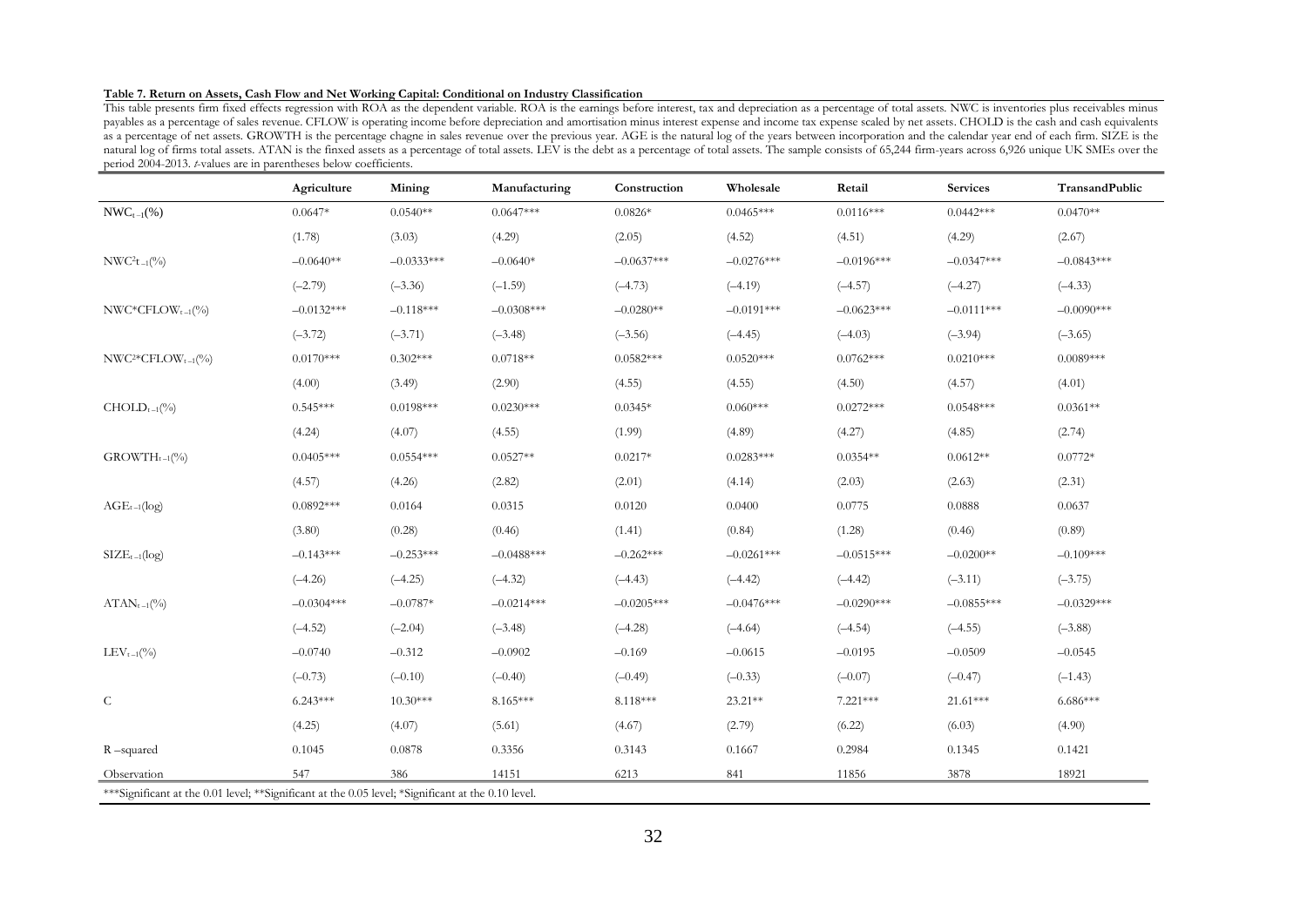#### **Table 8. Return on Assets, Cash Holding and Net Working Capital: Conditional on Industry Classification**

This table presents firm fixed effects regression with ROA as the dependent variable. ROA is the earnings before interest, tax and depreciation as a percentage of total assets. NWC is inventories plus receivables minus pay percentage of sales revenue. CFLOW is operating income before depreciation and amortisation minus interest expense and income tax expense scaled by net assets. CHOLD is the cash and cash equivalents as a percentage of net assets. GROWTH is the percentage chagne in sales revenue over the previous year. AGE is the natural log of the years between incorporation and the calendar year end of each firm. SIZE is the natural log of firms total asse ATAN is the finxed assets as a percentage of total assets. LEV is the debt as a percentage of total assets. The sample consists of 65,244 firm-years across 6,926 unique UK SMEs over the period 2004-2013.  $t$ -values are in below coefficients.

| Variable                  | Agriculture  | Mining       | Manufacturing | Construction | Wholesale    | Retail       | <b>Services</b> | TransandPublic |
|---------------------------|--------------|--------------|---------------|--------------|--------------|--------------|-----------------|----------------|
| $NWC_{t-1}$ (%)           | $0.0640*$    | $0.0765**$   | $0.0480**$    | $0.0266***$  | $0.0227***$  | $0.0519***$  | $0.0570***$     | $0.0333**$     |
|                           | (1.63)       | (2.63)       | (2.94)        | (4.32)       | (4.83)       | (4.50)       | (4.65)          | (2.70)         |
| $NWC_{t-1}^2(\%)$         | $-0.0113***$ | $-0.0419**$  | $-0.0388***$  | $-0.0280***$ | $-0.0122***$ | $-0.0939***$ | $-0.0840***$    | $-0.0874***$   |
|                           | $(-4.22)$    | $(-2.66)$    | $(-4.31)$     | $(-4.10)$    | $(-4.61)$    | $(-4.07)$    | $(-4.61)$       | $(-4.23)$      |
| NWC*CHOLD $_{t-1}$ (%)    | $-0.0622***$ | $-0.0365***$ | $-0.0114***$  | $-0.0061***$ | $-0.0021***$ | $-0.0700***$ | $-0.0198***$    | $-0.0520***$   |
|                           | $(-4.21)$    | $(-4.31)$    | $(-4.30)$     | $(-4.62)$    | $(-4.06)$    | $(-4.15)$    | $(-4.74)$       | $(-4.72)$      |
| $NWC^{2*}CHOLD_{t-1}(\%)$ | $0.0660***$  | $0.0860***$  | $0.0260**$    | $0.0100***$  | $0.0080**$   | $0.0755***$  | $0.0270***$     | $0.0490***$    |
|                           | (4.74)       | (4.63)       | (2.94)        | (4.09)       | (2.99)       | (4.38)       | (4.47)          | (4.59)         |
| $CHOLD_{t-1}(\%)$         | $0.0580***$  | $0.029***$   | $0.0465**$    | $0.0398***$  | $0.0517***$  | $0.0328**$   | $0.0644***$     | $0.0501***$    |
|                           | (4.97)       | (4.09)       | (2.72)        | (4.98)       | (4.48)       | (2.74)       | (4.86)          | (4.41)         |
| $GROWTH_{t-1}(\%)$        | $0.0777***$  | $0.0612***$  | $0.0615***$   | $0.1004**$   | $0.0250***$  | $0.126***$   | $0.0373***$     | $0.0676**$     |
|                           | (4.22)       | (4.84)       | (4.81)        | (2.76)       | (4.84)       | (4.41)       | (4.48)          | (2.96)         |
| $AGE_{t-1}(\log)$         | $0.0950***$  | 0.0235       | 0.0358        | 0.0143       | 0.0405       | 0.0440       | 0.0120          | 0.0610         |
|                           | (4.25)       | (0.04)       | (0.05)        | (1.68)       | (0.89)       | (0.71)       | (0.62)          | (0.86)         |
| $SIZE_{t-1}(log)$         | $-0.0401***$ | $-0.0327***$ | $-0.139***$   | $-0.0417**$  | $-0.152***$  | $-0.101***$  | $-0.0930**$     | $-0.124***$    |
|                           | $(-4.84)$    | $(-4.35)$    | $(-4.95)$     | $(-2.97)$    | $(-4.44)$    | $(-4.85)$    | $(-2.71)$       | $(-4.92)$      |
| $ATAN_{t-1}(\%)$          | $-0.0874***$ | $-0.0781***$ | $-0.0560***$  | $-0.0593***$ | $-0.0730***$ | $-0.0235***$ | $-0.0525***$    | $-0.0497***$   |
|                           | $(-4.76)$    | $(-4.94)$    | $(-4.83)$     | $(-4.80)$    | $(-4.98)$    | $(-4.41)$    | $(-4.93)$       | $(-4.08)$      |
| LEV $_{t-1}$ (%)          | $-2.121$     | $-1.385$     | $-0.216$      | $-0.583$     | $-2.862$     | $-0.0737$    | $-0.698$        | $-0.0446$      |
|                           | $(-1.12)$    | $(-0.38)$    | $(-0.94)$     | $(-1.76)$    | $(-0.71)$    | $(-0.25)$    | $(-0.65)$       | $(-0.19)$      |
| ${\cal C}$                | 7.456***     | $11.41***$   | 9.128***      | $9.562***$   | 23.78**      | 5.368***     | 18.72***        | $9.122***$     |
|                           | (5.58)       | (5.17)       | (6.37)        | (5.68)       | (2.94)       | (4.60)       | (5.53)          | (6.78)         |
| R-squared                 | 0.1005       | 0.0973       | 0.3965        | 0.3234       | 0.1568       | 0.3040       | 0.2194          | 0.2622         |
| Observation               | 551          | 359          | 14102         | 6495         | 888          | 11567        | 3934            | 19276          |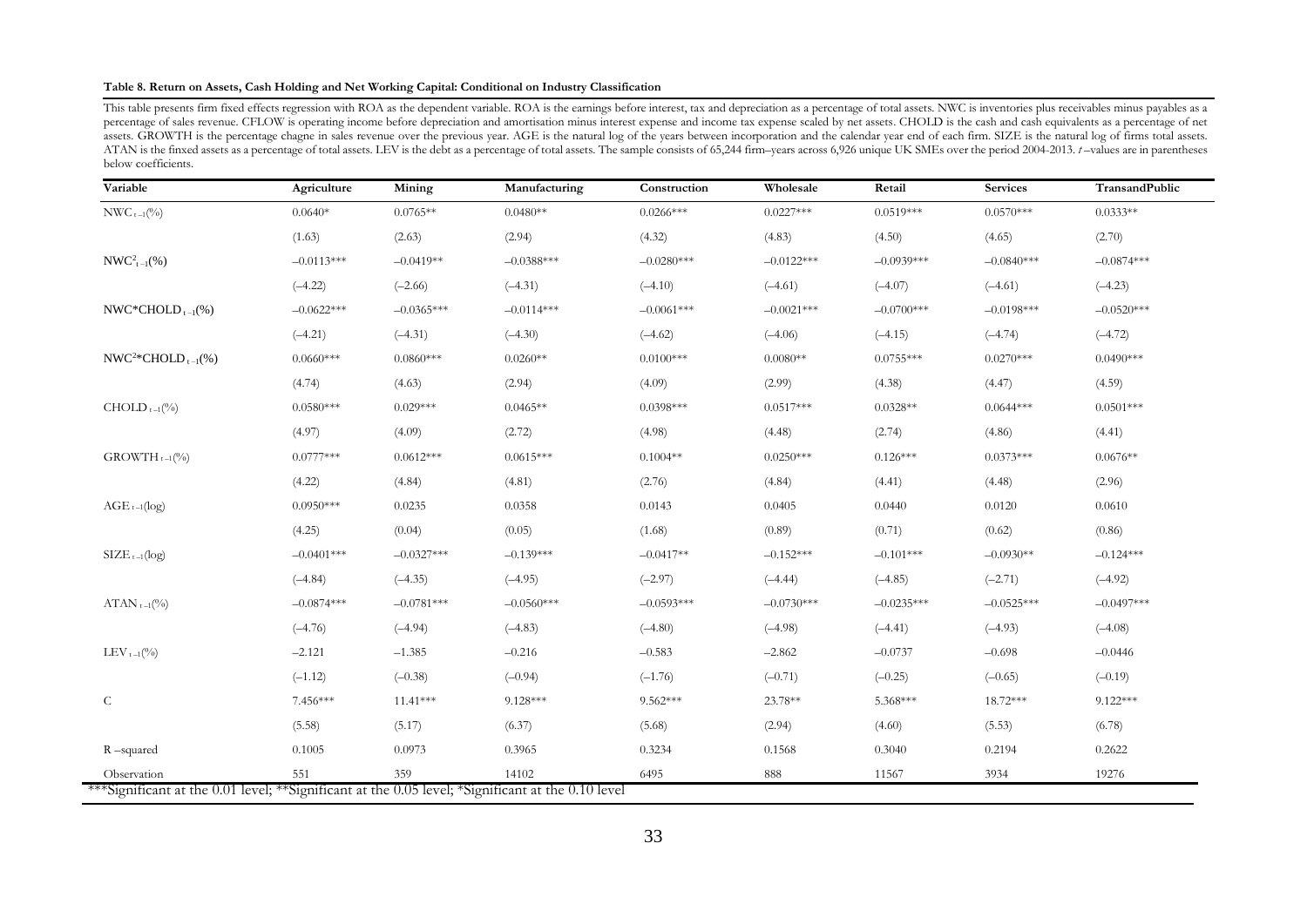#### **Table 9. Return on Assets, Cash Availabilty and Net Working Capital: Marginal Effect of Cash Availability**

This table presents firm fixed effects regression with ROA as the dependent variable. ROA is the earnings before interest, tax and depreciation as a percentage of total assets. NWC is inventories plus receivables minus payables as a percentage of sales revenue. DCFLOW and DCHOLD are dummy variables equals 1 for firms less likely to be financially constrained and 0 otherwise. CFLOW is operating income before depreciation and amortisation minus interest expense and income tax expense scaled by net assets. CHOLD is the cash and cash equivalents as a percentage of net assets. GROWTH is the percentage chagne in sales revenue over the previous year. AGE is the natural log of the years between incorporation and the calendar year end of each firm. SIZE is the natural log of firms total assets. ATAN is the finxed assets as a percentage of total assets. LEV is the debt as a percentage of total assets. The sample consists of 65,244 firm-years across 6,926 unique UK SMEs over the period 2004-2013. *t*-values are in parentheses below coefficients.

| Variable                       | $\mathbf{1}$                                                                                               | $\boldsymbol{2}$ |
|--------------------------------|------------------------------------------------------------------------------------------------------------|------------------|
| $NWC_{t-1}$ (%)                | 3.313***                                                                                                   | $1.733**$        |
|                                | (3.77)                                                                                                     | (2.97)           |
| $NWC_{t-1}(\%)$                | $-1.500***$                                                                                                | $-0.595***$      |
|                                | $(-3.99)$                                                                                                  | $(-3.65)$        |
| $NWC*DCFLOW_{t-1}$ (%)         | $-3.323***$                                                                                                |                  |
|                                | $(-3.40)$                                                                                                  |                  |
| $NWC2*DCFLOWt-1(%)$            | 1.396***                                                                                                   |                  |
|                                | (3.80)                                                                                                     |                  |
| $NWC*DCHOLD_{t-1}(\%)$         |                                                                                                            | $-0.994***$      |
|                                |                                                                                                            | $(-4.06)$        |
| $NWC2 DCHOLDt-1(0/0)$          |                                                                                                            | $1.126***$       |
|                                |                                                                                                            | (4.71)           |
| $\text{CFLOW}_{t-1}(\%)$       | $0.702***$                                                                                                 |                  |
|                                | (3.95)                                                                                                     |                  |
| $CHOLD_{t-1}(\%)$              |                                                                                                            | $0.808***$       |
|                                |                                                                                                            | (4.59)           |
| $\text{GROWTH}_{t-1}(\%)$      | $0.479**$                                                                                                  | $0.534**$        |
|                                | (2.56)                                                                                                     | (2.86)           |
| $\mathrm{AGE}_{t-1}(\log)$     | 0.0303                                                                                                     | 0.0304           |
|                                | (0.83)                                                                                                     | (0.83)           |
| $SIZE_{t-1}(log)$              | $-0.122***$                                                                                                | $-0.159*$        |
|                                | $(-3.60)$                                                                                                  | $(-2.08)$        |
| $ATAN_{t-1}(\%)$               | $-1.401***$                                                                                                | $-1.357***$      |
|                                | $(-4.44)$                                                                                                  | $(-4.28)$        |
| $\text{LEV}_{t\text{--}1}(\%)$ | $-0.102$                                                                                                   | $-0.105$         |
|                                | $(-0.81)$                                                                                                  | $(-0.83)$        |
| $\mathsf{C}$                   | $9.208***$                                                                                                 | 9.593***         |
|                                | (12.26)                                                                                                    | (12.81)          |
| R-squared                      | 0.2554                                                                                                     | 0.2890           |
| Observation                    | 56793<br>***Significant at the 0.01 level; **Significant at the 0.05 level; *Significant at the 0.10 level | 57172            |